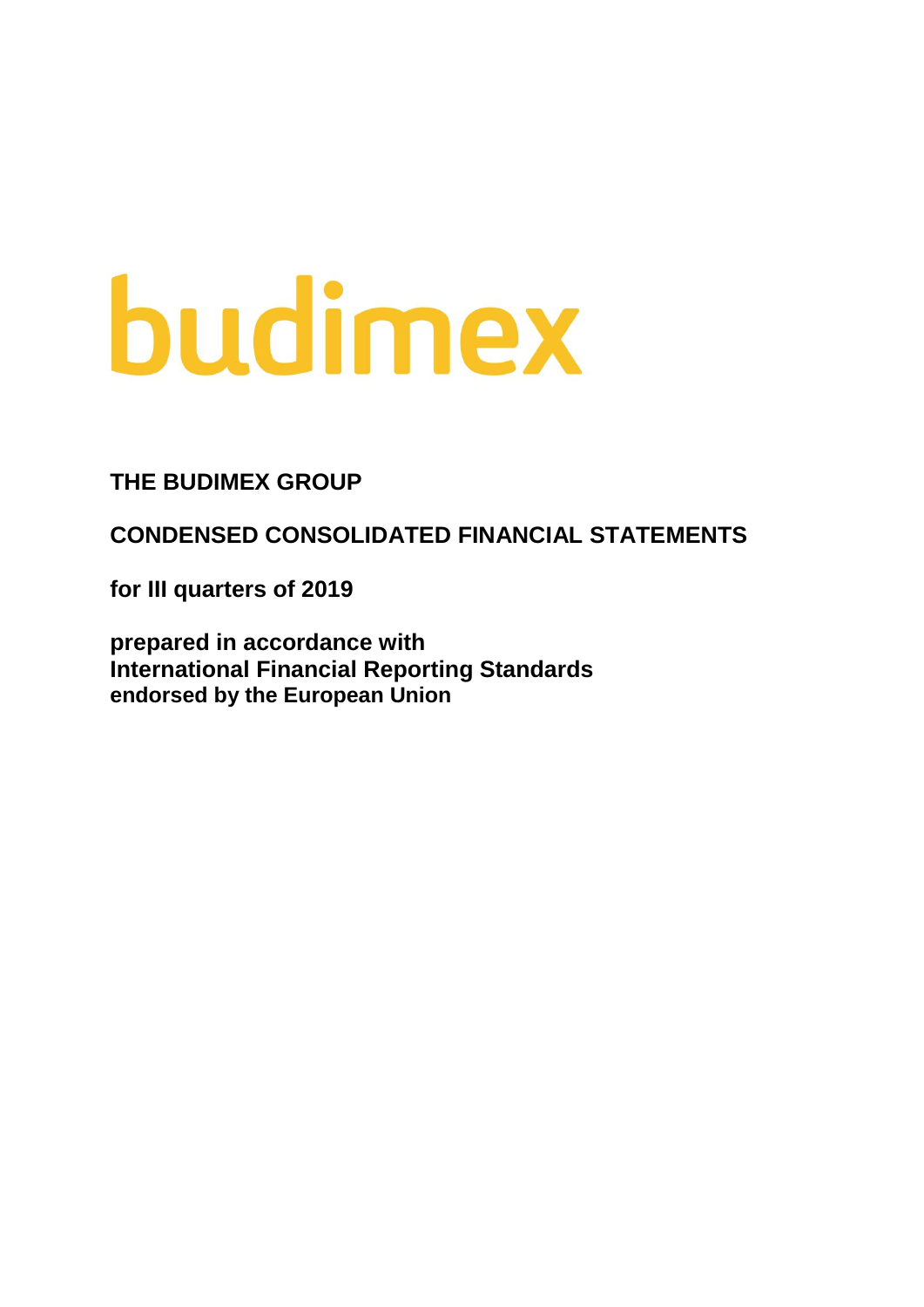## budimex

*(all amounts are expressed in PLN thousand)*

#### **Table of contents**

| 1.   |                                                                                                           |  |
|------|-----------------------------------------------------------------------------------------------------------|--|
| 1.1. |                                                                                                           |  |
| 1.2. |                                                                                                           |  |
| 1.3. | Description of the changes in the composition of the Group together with the indication of their          |  |
|      |                                                                                                           |  |
| 2.   |                                                                                                           |  |
| 3.   |                                                                                                           |  |
| 3.1. | Accounting policies and basis of preparing the consolidated financial statements of the Budimex           |  |
|      |                                                                                                           |  |
| 3.2. | Changes in accounting principles and the method of preparation of financial statements 15                 |  |
| 3.3. |                                                                                                           |  |
| 4.   | Net sales of finished goods and services, selling expenses, administrative expenses and profitability  15 |  |
| 5.   |                                                                                                           |  |
| 6.   |                                                                                                           |  |
| 7.   | Other important infomation on activity of the Budimex Group in three quarters of 2019 18                  |  |
| 8.   |                                                                                                           |  |
| 9.   | Revenue from sale of finished goods, services, goods for resale and raw materials, by category  21        |  |
| 9.1. |                                                                                                           |  |
| 9.2. |                                                                                                           |  |
| 9.3. |                                                                                                           |  |
| 10.  |                                                                                                           |  |
| 11.  | Factors which will affect results achieved by the Group in a period covering at least the next quarter 23 |  |
| 12.  | Description of significant achievements or failures of the Budimex Group in the 9 months of 2019, key     |  |
|      | events concerning the Group's operations and significant events after 30 September 2019 24                |  |
| 13.  |                                                                                                           |  |
| 14.  | The Management Board's position on the feasibility of results stated in the financial forecasts           |  |
|      | published earlier for the year in view of the financial results presented in the quarterly report in      |  |
|      |                                                                                                           |  |
| 15.  | Statement of ownership of shares of Budimex SA or rights to such shares (options) held by the             |  |
|      | managing or supervisory persons of Budimex SA as at the date of publication of this report together       |  |
|      |                                                                                                           |  |
| 16.  | Proceedings pending as at 30 September 2019 before court, competent arbitration body or any public        |  |
|      |                                                                                                           |  |
| 17.  |                                                                                                           |  |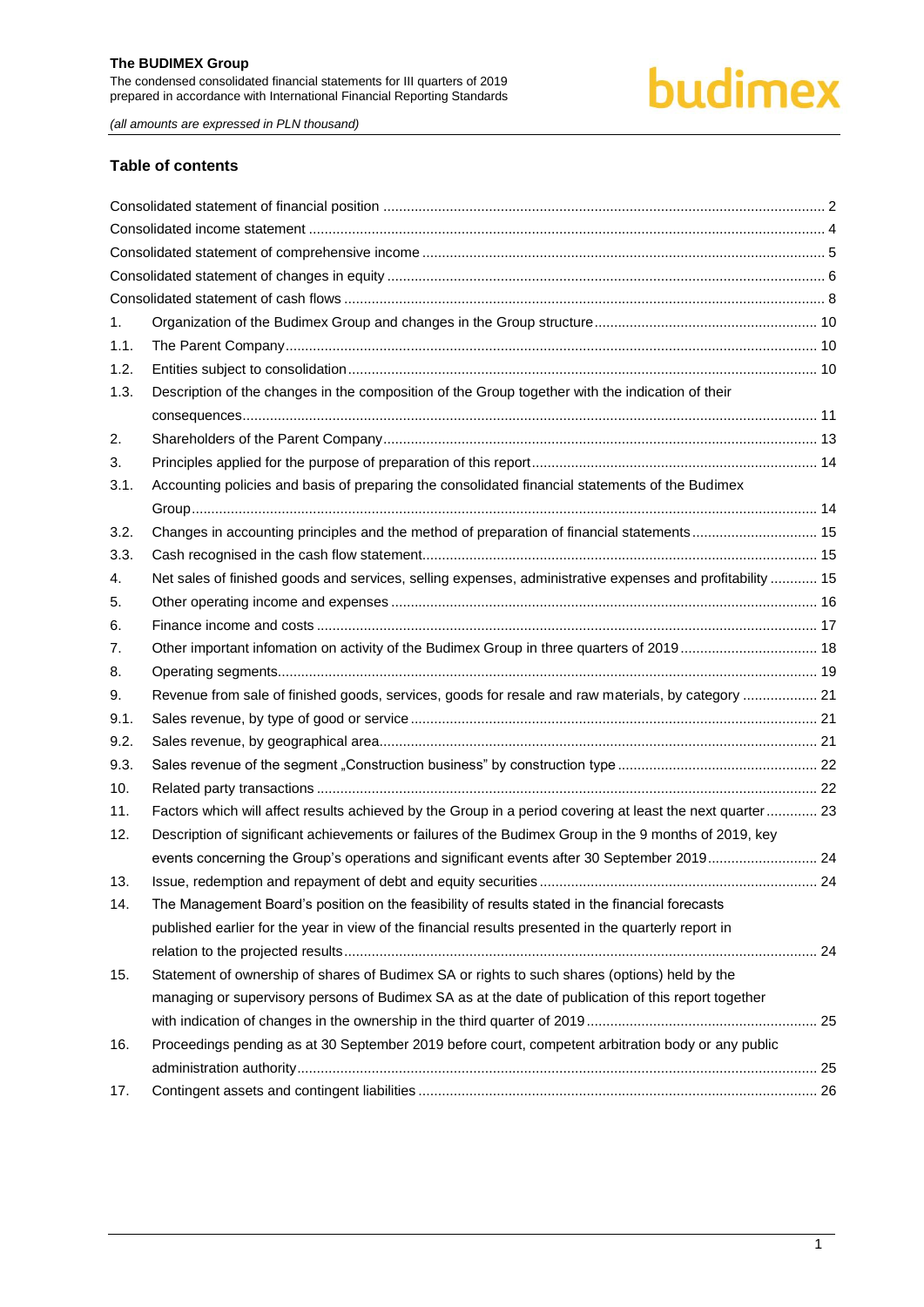

*(all amounts are expressed in PLN thousand)*

#### <span id="page-2-0"></span>**Consolidated statement of financial position**

| <b>ASSETS</b>                                 | 30 September 2019<br>not audited | 31 December 2018<br>audited |
|-----------------------------------------------|----------------------------------|-----------------------------|
| Non-current (long-term) assets                |                                  |                             |
| Property, plant and equipment                 | 491 542                          | 258 123                     |
| Investment properties                         | 42 437                           | 28 365                      |
| Intangible assets                             | 138 273                          | 28 3 89                     |
| Goodwill of subordinated entities             | 154 446                          | 73 237                      |
| Investments in equity accounted entities      | 2 0 8 9                          | 37 427                      |
| Investments in equity instruments             | 9848                             | 9778                        |
| Retentions for construction contracts         | 51 609                           | 49 103                      |
| Trade and other receivables                   | 22 570                           | 21 807                      |
| Receivables from service concession agreement | 46 705                           | 46 416                      |
| Other financial assets                        |                                  | 74 145                      |
| Deferred tax assets                           | 400 544                          | 361 851                     |
| Total non-current (long-term) assets          | 1 360 063                        | 988 641                     |
| <b>Current (short-term) assets</b>            |                                  |                             |
| Inventories                                   | 1962807                          | 1611813                     |
| Trade and other receivables                   | 1 137 197                        | 819 300                     |
| Retentions for construction contracts         | 43 522                           | 28 311                      |
| Valuation of construction contracts           | 814 577                          | 561 537                     |
| Current tax assets                            | 1 0 0 5                          | 33 102                      |
| Other financial assets                        | 1 1 8 0                          | 4 4 9 5                     |
| Cash and cash equivalents                     | 842 535                          | 1 409 152                   |
| Total current (short-term) assets             | 4 802 823                        | 4 4 6 7 7 1 0               |
| <b>TOTAL ASSETS</b>                           | 6 162 886                        | 5 456 351                   |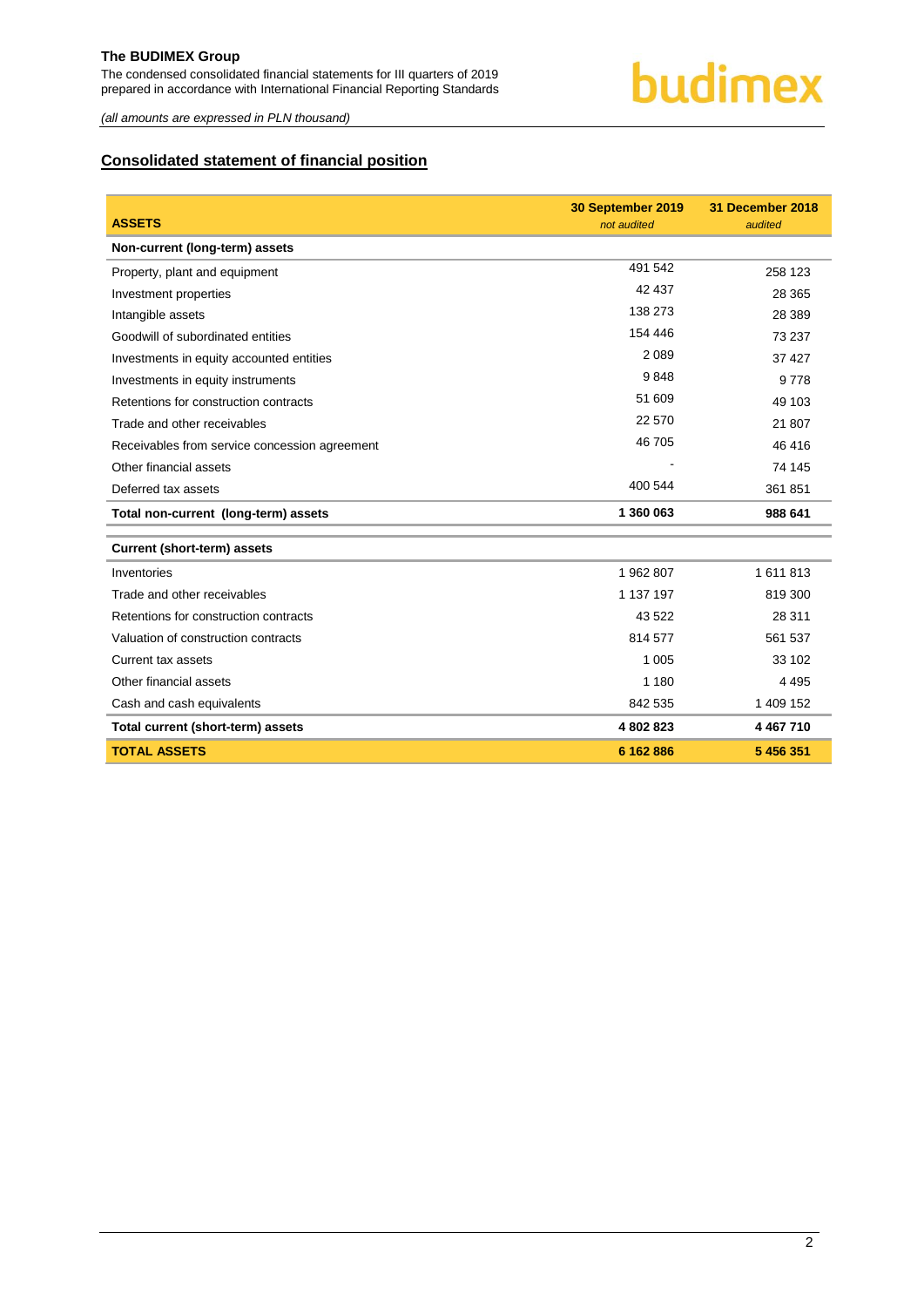The condensed consolidated financial statements for III quarters of 2019 prepared in accordance with International Financial Reporting Standards



*(all amounts are expressed in PLN thousand)*

#### **Consolidated statement of financial position (cont.)**

| <b>EQUITY AND LIABILITIES</b>                                       | 30 September 2019<br>not audited | 31 December 2018<br>audited |
|---------------------------------------------------------------------|----------------------------------|-----------------------------|
| <b>Equity</b>                                                       |                                  |                             |
| Issued capital                                                      | 145 848                          | 145 848                     |
| Share premium                                                       | 87 163                           | 87 163                      |
| Other reserves                                                      | 1 600                            | 1 600                       |
| Cumulative translation differences                                  | 7613                             | 6947                        |
| Retained earnings                                                   | 478 080                          | 501 783                     |
| Shareholders' equity attributable to the shareholders of the Parent | 720 304                          | 743 341                     |
| Equity attributable to non-controlling interests                    | 20 387                           | 7 136                       |
| <b>Total equity</b>                                                 | 740 691                          | 750 477                     |
| <b>Liabilities</b>                                                  |                                  |                             |
| Non-current (long-term) liabilities                                 |                                  |                             |
| Loans, borrowings and other external sources of finance             | 264 700                          | 184 110                     |
| Retentions for construction contracts                               | 216 371                          | 222 751                     |
| Provision for long-term liabilities and other charges               | 423 417                          | 367 306                     |
| Retirement benefits and similar obligations                         | 13 237                           | 12 639                      |
| Other financial liabilities                                         | 28 001                           | 2015                        |
| Deferred tax liabilities                                            | 17 574                           |                             |
| Total non-current (long-term) liabilities                           | 963 300                          | 788 821                     |
| <b>Current (short-term) liabilities</b>                             |                                  |                             |
| Loans, borrowings and other external sources of finance             | 187 211                          | 54 823                      |
| Trade and other payables                                            | 1754919                          | 1720438                     |
| Retentions for construction contracts                               | 215 804                          | 214 866                     |
| Provisions for construction contract losses                         | 232 173                          | 158 035                     |
| Valuation of construction contracts                                 | 600 164                          | 575 183                     |
| Deferred income                                                     | 1 178 838                        | 996 224                     |
| Provision for short-term liabilities and other charges              | 226 879                          | 187 938                     |
| Current tax liability                                               | 60 760                           | 6846                        |
| Retirement benefits and similar obligations                         | 1412                             | 1412                        |
| Other financial liabilities                                         | 735                              | 1 2 8 8                     |
| Total current (short-term) liabilities                              | 4 4 5 8 8 9 5                    | 3 917 053                   |
| <b>Total liabilities</b>                                            | 5 422 195                        | 4705874                     |
| <b>TOTAL EQUITY AND LIABILITIES</b>                                 | 6 162 886                        | 5 456 351                   |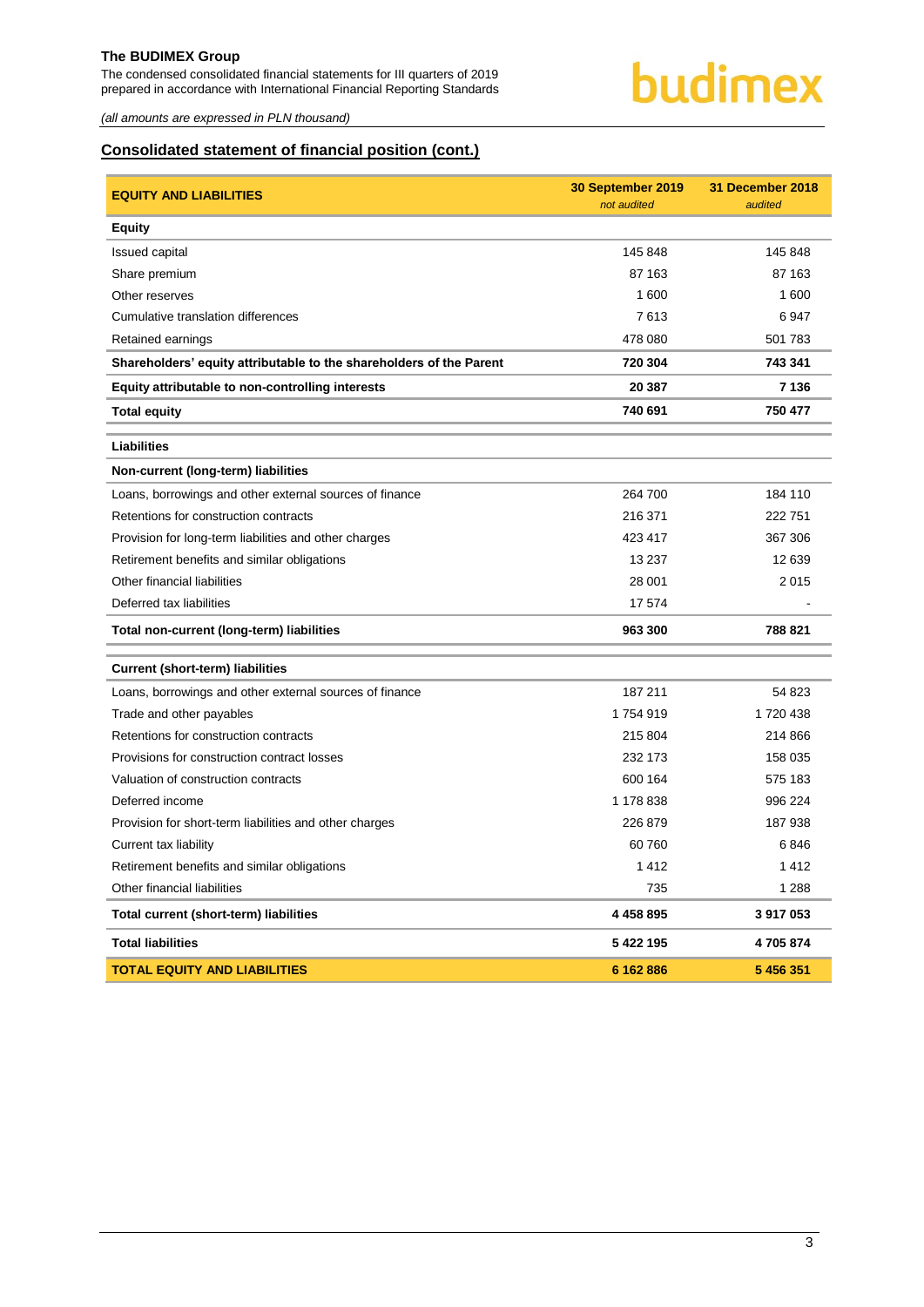The condensed consolidated financial statements for III quarters of 2019 prepared in accordance with International Financial Reporting Standards



*(all amounts are expressed in PLN thousand)*

#### <span id="page-4-0"></span>**Consolidated income statement**

|                                                                              |             | 9-month period ended<br><b>30 September</b> |             |           | 3-month period ended<br><b>30 September</b> |
|------------------------------------------------------------------------------|-------------|---------------------------------------------|-------------|-----------|---------------------------------------------|
|                                                                              | <b>Note</b> | 2019                                        | 2018        | 2019      | 2018                                        |
|                                                                              |             |                                             | not audited |           | not audited                                 |
| <b>Continuing operations</b>                                                 |             |                                             |             |           |                                             |
| Net sales of finished goods, goods for resale, raw<br>materials and services | 4, 9        | 5 382 556                                   | 5 389 675   | 2 134 135 | 2 087 014                                   |
| Cost of finished goods, goods for resale, raw<br>materials and services sold |             | (5028765)                                   | (4943962)   | (1989725) | (1927792)                                   |
| <b>Gross profit on sales</b>                                                 |             | 353 791                                     | 445 713     | 144 410   | 159 222                                     |
| Selling expenses                                                             | 4           | (21980)                                     | (22 081)    | (7892)    | (7211)                                      |
| Administrative expenses                                                      | 4           | (128347)                                    | (164 856)   | (21 259)  | (54318)                                     |
| Other operating income                                                       | 5           | 63746                                       | 35 991      | 23 263    | 11 727                                      |
| Other operating expenses                                                     | 5           | (43671)                                     | (27062)     | (26 365)  | (11839)                                     |
| Profit from the sale of subsidiaries                                         |             |                                             | 44 011      |           | 44 011                                      |
| <b>Operating profit</b>                                                      |             | 223 539                                     | 311 716     | 112 157   | 141 592                                     |
| Finance income                                                               | 6           | 18 245                                      | 22 903      | 5 4 0 3   | 5615                                        |
| Finance costs                                                                | 6           | (33 296)                                    | (29 394)    | (12 256)  | (9016)                                      |
| Share in net profits/(losses) of equity accounted<br>subordinates            |             | 4777                                        | (1217)      | 17        | 2 4 5 6                                     |
| <b>Gross profit</b>                                                          |             | 213 265                                     | 304 008     | 105 321   | 140 647                                     |
| Income tax                                                                   | 7           | (74227)                                     | (73188)     | (38816)   | (37915)                                     |
| Net profit from continuing operations                                        |             | 139 038                                     | 230 820     | 66 505    | 102732                                      |
| Net profit for the period                                                    |             | 139 038                                     | 230 820     | 66 505    | 102 732                                     |
| of which:                                                                    |             |                                             |             |           |                                             |
| Attributable to the shareholders of the Parent                               |             | 137 136                                     | 230 707     | 65 032    | 102 660                                     |
| Attributable to non-controlling interests                                    |             | 1 902                                       | 113         | 1 473     | 72                                          |
|                                                                              |             |                                             |             |           |                                             |

| Basic and diluted earnings per share attributable<br>to the shareholders of the Parent (in PLN) | 5.37 | 9.04 | 2.55 | 4.02 |
|-------------------------------------------------------------------------------------------------|------|------|------|------|
|                                                                                                 |      |      |      |      |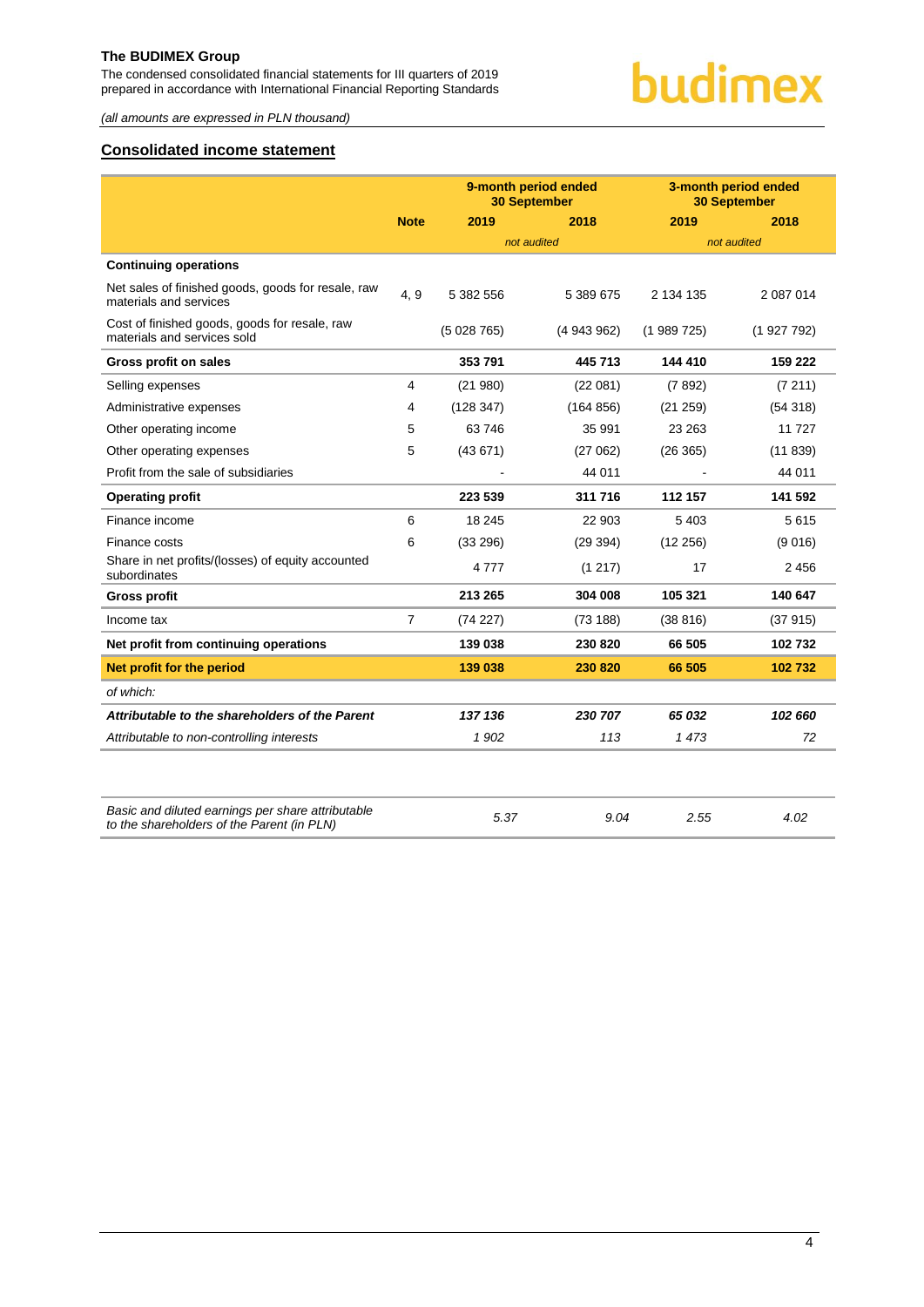The condensed consolidated financial statements for III quarters of 2019 prepared in accordance with International Financial Reporting Standards

*(all amounts are expressed in PLN thousand)*

#### <span id="page-5-0"></span>**Consolidated statement of comprehensive income**

| 9-month period ended<br><b>30 September</b> |         |             | 3-month period ended<br><b>30 September</b> |
|---------------------------------------------|---------|-------------|---------------------------------------------|
| 2019                                        | 2018    | 2019        | 2018                                        |
|                                             |         |             | not audited                                 |
| 139 038                                     | 230 820 | 66 505      | 102 732                                     |
|                                             |         |             |                                             |
|                                             |         |             |                                             |
| 666                                         | 1 3 9 3 | 553         | (209)                                       |
|                                             |         |             |                                             |
|                                             |         |             |                                             |
|                                             |         |             |                                             |
|                                             |         |             |                                             |
| 666                                         | 1 3 9 3 | 553         | (209)                                       |
| 139 704                                     | 232 213 | 67 058      | 102 523                                     |
|                                             |         |             |                                             |
|                                             |         |             |                                             |
| 137802                                      | 232 100 | 65 585      | 102 451                                     |
| 1 902                                       | 113     | 1473        | 72                                          |
|                                             |         | not audited |                                             |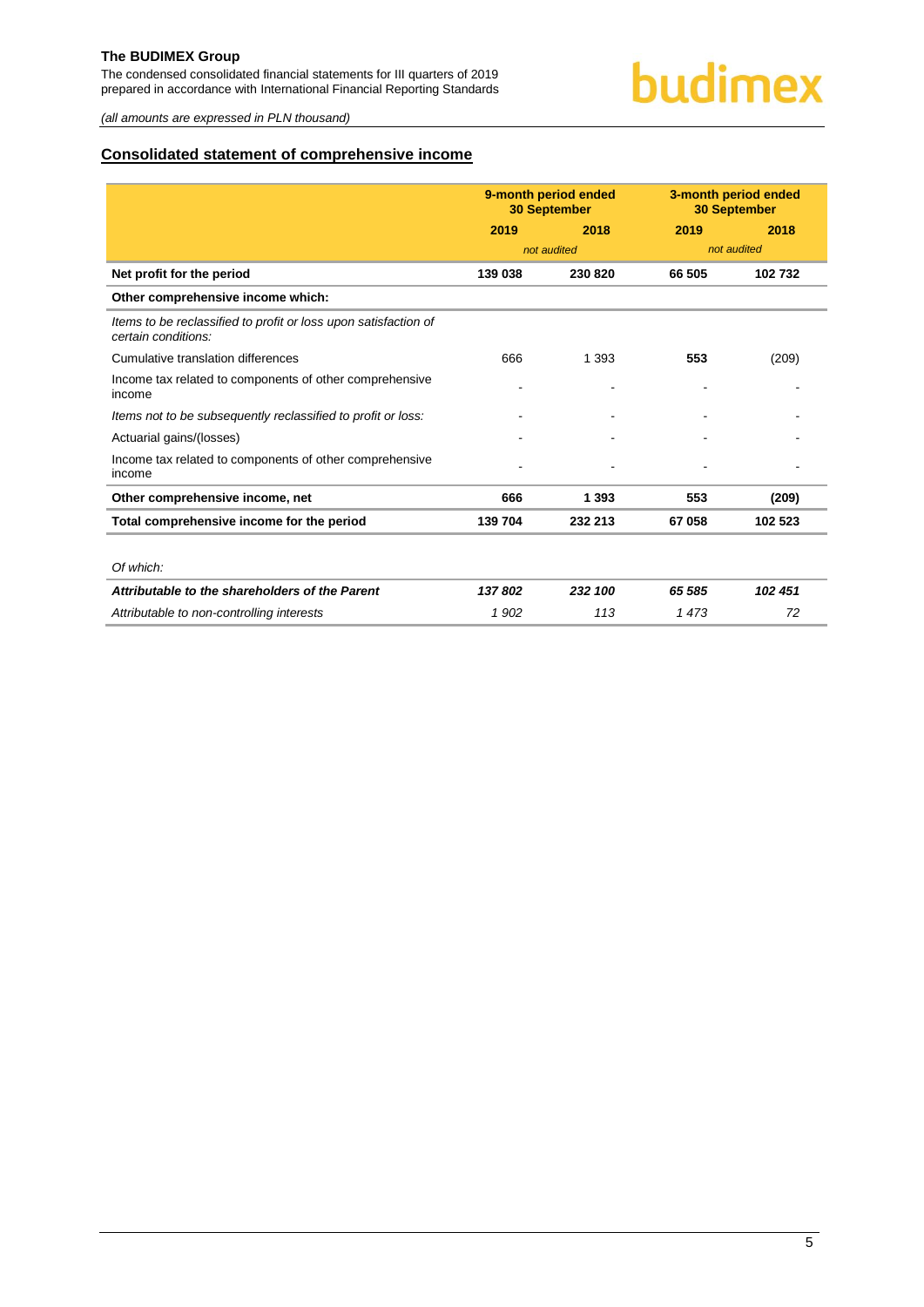*(all amounts are expressed in PLN thousand)*



#### **Consolidated statement of changes in equity**

<span id="page-6-0"></span>

|                                                        |                       |                         | Equity attributable to the shareholders of the Parent |                                    |                                                 |                 |                | Non-<br>controlling<br><b>interests</b> | <b>Total</b><br>equity |
|--------------------------------------------------------|-----------------------|-------------------------|-------------------------------------------------------|------------------------------------|-------------------------------------------------|-----------------|----------------|-----------------------------------------|------------------------|
|                                                        |                       |                         |                                                       | <b>Other reserves</b>              |                                                 | <b>Retained</b> | <b>Total</b>   |                                         |                        |
|                                                        | <b>Issued capital</b> | <b>Share</b><br>premium | <b>Share-based</b><br>payments                        | <b>Actuarial</b><br>gains/(losses) | <b>Cumulative</b><br>translation<br>differences | earnings        |                |                                         |                        |
| Balance as at 1 January 2019<br>audited                | 145 848               | 87 163                  | 7 1 7 1                                               | (5571)                             | 6947                                            | 501 783         | 743 341        | 7 1 3 6                                 | 750 477                |
| Profit for the period                                  | $\blacksquare$        |                         |                                                       |                                    | $\blacksquare$                                  | 137 136         | 137 136        | 1 902                                   | 139 038                |
| Other comprehensive income                             | $\blacksquare$        | $\sim$                  |                                                       | $\blacksquare$                     | 666                                             | $\blacksquare$  | 666            | $\overline{\phantom{a}}$                | 666                    |
| Total comprehensive income                             | $\blacksquare$        | $\blacksquare$          | $\blacksquare$                                        | $\blacksquare$                     | 666                                             | 137 136         | 137 802        | 1902                                    | 139 704                |
| Payment of dividend by Budimex SA                      | $\blacksquare$        | $\blacksquare$          | $\blacksquare$                                        | $\blacksquare$                     | $\blacksquare$                                  | (160 839)       | (160 839)      | $\blacksquare$                          | (160 839)              |
| Change in the structure of the Group                   | $\blacksquare$        | $\blacksquare$          | $\blacksquare$                                        | $\blacksquare$                     |                                                 |                 | $\blacksquare$ | 12 5 25                                 | 12 5 25                |
| Payment of dividend to non-<br>controlling shareholder | $\blacksquare$        |                         |                                                       |                                    |                                                 |                 | ۰.             | (1176)                                  | (1176)                 |
| <b>Balance as at 30 September 2019</b><br>not audited  | 145 848               | 87 163                  | 7 1 7 1                                               | (5571)                             | 7613                                            | 478 080         | 720 304        | 20 387                                  | 740 691                |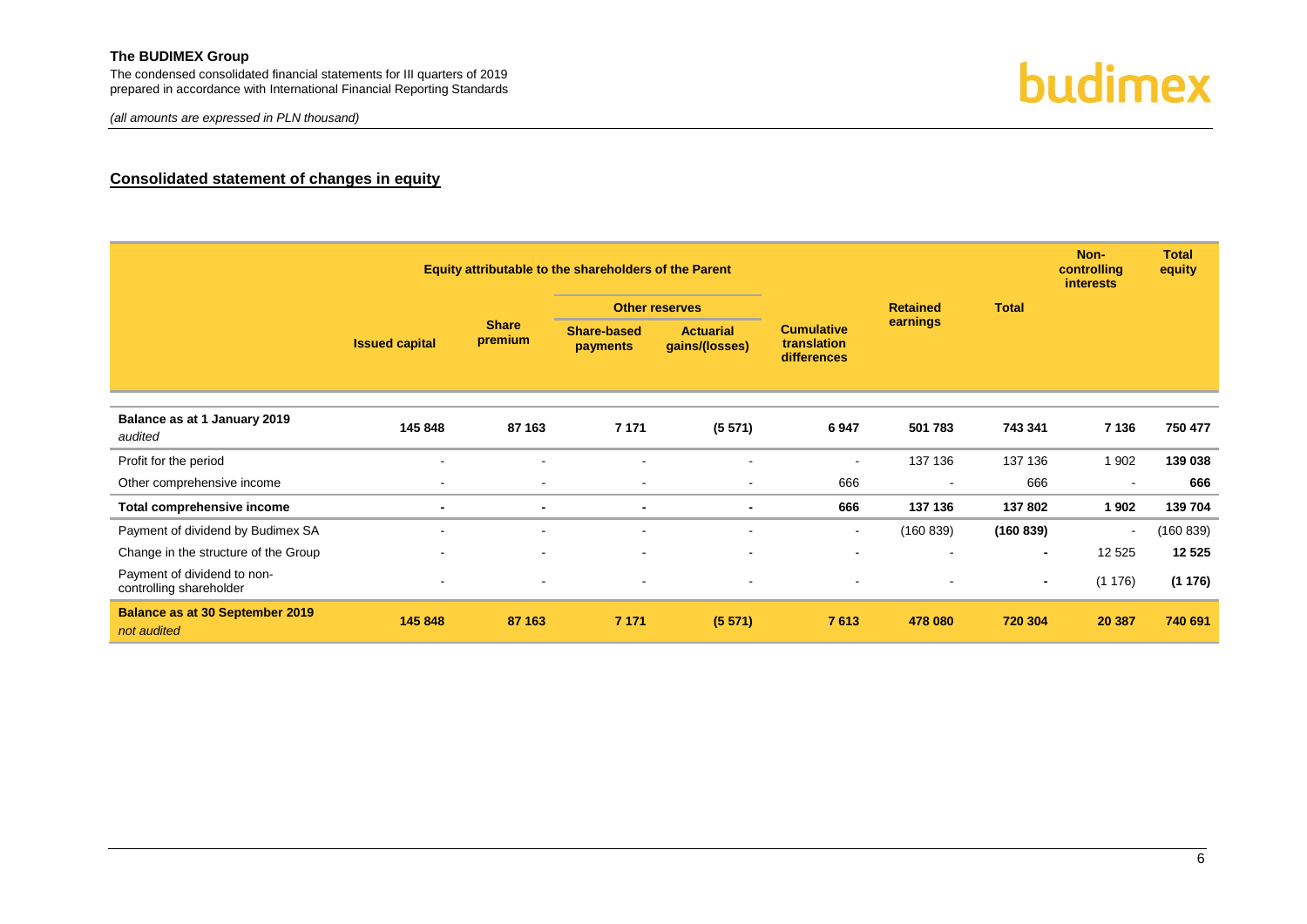The condensed consolidated financial statements for III quarters of 2019 prepared in accordance with International Financial Reporting Standards budimex

*(all amounts are expressed in PLN thousand)*

#### **Consolidated statement of changes in equity (cont.)**

|                                                        | Equity attributable to the shareholders of the Parent Company |                          |                                |                                    |                                                 |                 |                          | Non-<br>controlling<br><b>interests</b> | <b>Total equity</b> |
|--------------------------------------------------------|---------------------------------------------------------------|--------------------------|--------------------------------|------------------------------------|-------------------------------------------------|-----------------|--------------------------|-----------------------------------------|---------------------|
|                                                        |                                                               |                          |                                | <b>Other reserves</b>              |                                                 | <b>Retained</b> | <b>Total</b>             |                                         |                     |
|                                                        | <b>Issued capital</b>                                         | <b>Share premium</b>     | <b>Share-based</b><br>payments | <b>Actuarial</b><br>gains/(losses) | <b>Cumulative</b><br>translation<br>differences | earnings        |                          |                                         |                     |
| Balance as at 1 January 2018<br>audited                | 145 848                                                       | 87 163                   | 7 1 7 1                        | (4614)                             | 5 3 4 2                                         | 640 533         | 881 443                  | 685                                     | 882 128             |
| Profit for the period                                  | $\sim$                                                        |                          | $\blacksquare$                 |                                    |                                                 | 230 707         | 230 707                  | 113                                     | 230 820             |
| Other comprehensive income                             |                                                               |                          | $\overline{\phantom{a}}$       |                                    | 1 3 9 3                                         | $\blacksquare$  | 1 3 9 3                  | $\blacksquare$                          | 1 3 9 3             |
| Total comprehensive income                             | $\blacksquare$                                                | $\overline{\phantom{0}}$ | $\blacksquare$                 | $\blacksquare$                     | 1 3 9 3                                         | 230 707         | 232 100                  | 113                                     | 232 213             |
| Payment of dividend by Budimex SA                      |                                                               |                          | $\blacksquare$                 |                                    | $\blacksquare$                                  | (449585)        | (449585)                 | $\blacksquare$                          | (449585)            |
| Payment of dividend to non-controlling<br>shareholders |                                                               |                          | $\blacksquare$                 | $\blacksquare$                     |                                                 |                 | $\overline{\phantom{a}}$ | (134)                                   | (134)               |
| Disposal of subsidiary companies                       |                                                               | $\blacksquare$           | $\blacksquare$                 | $\blacksquare$                     | $\blacksquare$                                  | $\blacksquare$  | $\overline{\phantom{a}}$ | (664)                                   | (664)               |
| <b>Balance as at 30 September 2018</b><br>not audited  | 145 848                                                       | 87 163                   | 7 1 7 1                        | (4614)                             | 6735                                            | 421 655         | 663 958                  |                                         | 663 958             |
| Profit for the period                                  |                                                               |                          | $\blacksquare$                 |                                    | $\blacksquare$                                  | 74 717          | 74 717                   | (53)                                    | 74 664              |
| Other comprehensive income                             |                                                               |                          | $\overline{\phantom{a}}$       | (957)                              | 212                                             | $\blacksquare$  | (745)                    |                                         | (745)               |
| Total comprehensive income                             | $\blacksquare$                                                | $\blacksquare$           | $\blacksquare$                 | (957)                              | 212                                             | 74 717          | 73 972                   | (53)                                    | 73 919              |
| Sale of a non-controlling interest of<br>subsidiary    |                                                               |                          |                                |                                    |                                                 | 5411            | 5411                     | 7 1 8 9                                 | 12 600              |
| <b>Balance as at 31 December 2018</b><br>audited       | 145 848                                                       | 87 163                   | 7 1 7 1                        | (5571)                             | 6947                                            | 501 783         | 743 341                  | 7 1 3 6                                 | 750 477             |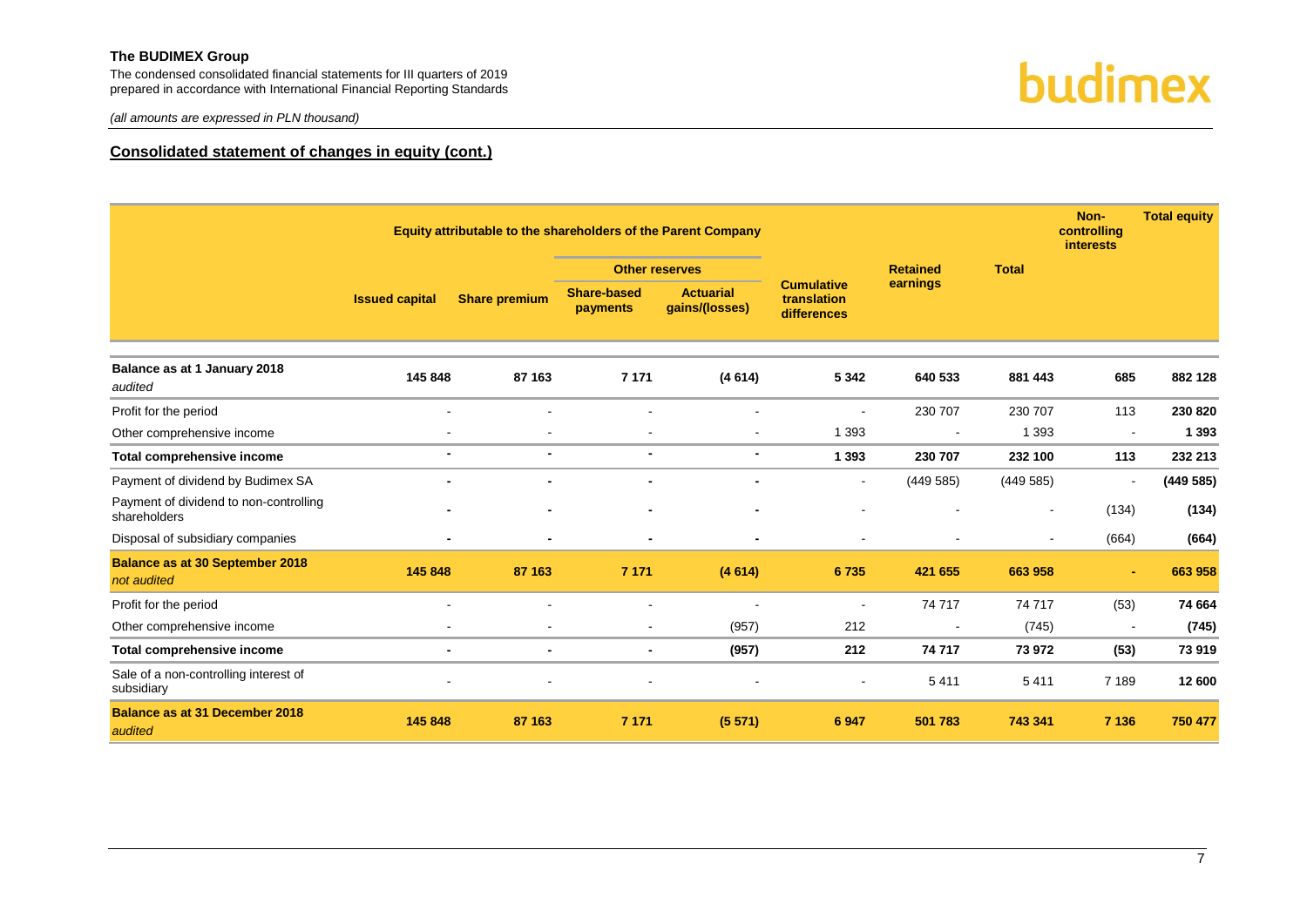### budimex

*(all amounts are expressed in PLN thousand)*

#### <span id="page-8-0"></span>**Consolidated statement of cash flows**

|                                                                                                        | 9-month period ended 30 September |             |  |
|--------------------------------------------------------------------------------------------------------|-----------------------------------|-------------|--|
|                                                                                                        | 2019                              | 2018        |  |
|                                                                                                        | not audited                       |             |  |
| <b>CASH FLOW FROM OPRATING ACTIVITIES</b>                                                              |                                   |             |  |
| Net profit before tax                                                                                  | 213 265                           | 304 008     |  |
| <b>Adjustments for:</b>                                                                                |                                   |             |  |
| Depreciation/ amortization                                                                             | 71 766                            | 37 504      |  |
| Share in net (profits)/ losses of equity accounted companies                                           | (4777)                            | 1 2 1 7     |  |
| Foreign exchange (gains)/ losses                                                                       | (506)                             | (658)       |  |
| Interest and shares in profits (dividends)                                                             | 5 0 2 4                           | (1954)      |  |
| (Profit)/ loss on investing activities                                                                 | (2643)                            | (46 853)    |  |
| Change in valuation of derivative financial instruments                                                | 4 2 2 0                           | 760         |  |
| Change in provisions and liabilities arising from retirement benefits and similar<br>obligations       | 70424                             | 73727       |  |
| Other adjustments                                                                                      | 538                               | 1481        |  |
| Operating profit before changes in working capital                                                     | 357 311                           | 369 232     |  |
| Change in receivables and retentions for construction contracts                                        | (240927)                          | (220 509)   |  |
| Change in inventories                                                                                  | (254081)                          | (150581)    |  |
| Change in retentions for construction contracts and in liabilities, except for loans<br>and borrowings | (67537)                           | 50 014      |  |
| Change in deferred income                                                                              | 182 143                           | (240606)    |  |
| Change in valuation of construction contracts and in provision for losses                              | (153921)                          | (931 752)   |  |
| Change in cash and cash equivalents of restricted use                                                  | (3922)                            | 15 0 53     |  |
| Cash flow used in operating activities                                                                 | (180934)                          | (1 109 149) |  |
| Income tax paid                                                                                        | (27 770)                          | (8985)      |  |
| <b>NET CASH USED IN OPERATING ACTIVITIES</b>                                                           | (208704)                          | (1118134)   |  |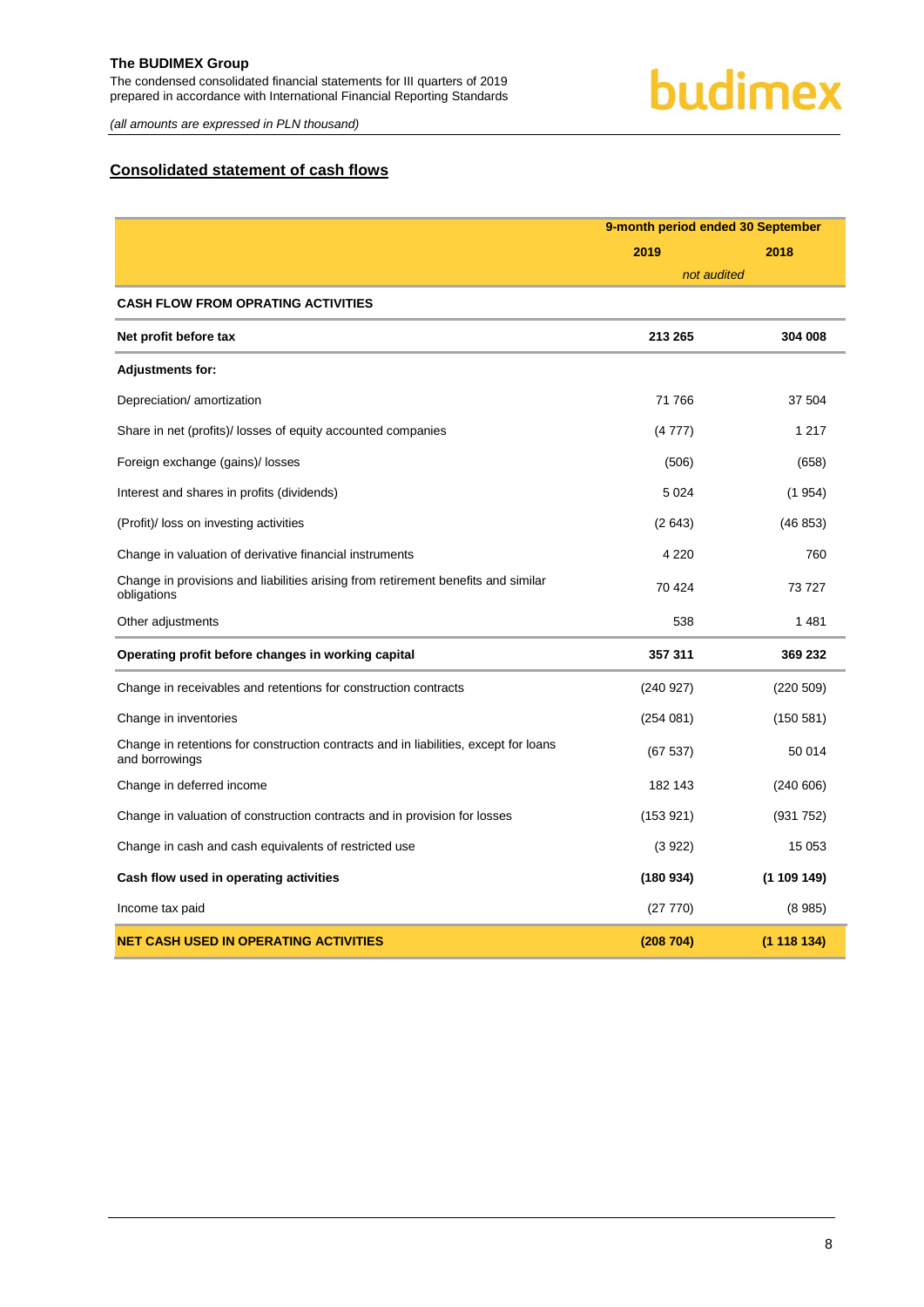*(all amounts are expressed in PLN thousand)*

#### **Consolidated statement of cash flows (continued)**

|                                                                           | 9-month period ended 30 September |           |
|---------------------------------------------------------------------------|-----------------------------------|-----------|
|                                                                           | 2019                              | 2018      |
| <b>CASH FLOW FROM INVESTING ACTIVITIES</b>                                | not audited                       |           |
|                                                                           |                                   |           |
| Proceeds from sale of intangible assets and property, plant and equipment | 2781                              | 11 107    |
| Proceeds from sale of investment property                                 | 4 3 6 5                           |           |
| Purchase of intangible assets and property, plant and equipment           | (19 297)                          | (14843)   |
| Purchase of investment property                                           | (7759)                            |           |
| Sales of subsidiaries                                                     |                                   | 34 511    |
| Purchase of shares in related entities                                    | (44365)                           |           |
| Purchase of shares in non-consolidated and jointly controlled entities    | (143)                             | (1060)    |
| Purchase of bonds issued by banks                                         |                                   | (238 868) |
| Proceeds from bonds issued by banks                                       |                                   | 516877    |
| Loans granted                                                             |                                   | (6860)    |
| Dividends received                                                        | 2                                 |           |
| Interest received                                                         | 2 1 0 3                           | 5 1 3 1   |
| <b>NET CASH FROM INVESTING ACTIVITIES</b>                                 | (62313)                           | 305 995   |
| <b>CASH FLOW FROM FINANCING ACTIVITIES</b>                                |                                   |           |
| Loans and borrowings received                                             | 13 655                            |           |
| Repayment of loans and borrowings                                         | (88 858)                          | (726)     |
| Dividends paid to the shareholders of the Parent                          | (160 839)                         | (449585)  |
| Dividends paid to non-controlling shareholders                            | (1176)                            | (134)     |
| Payment of lease liabilities                                              | (52 181)                          | (18 200)  |
| Interest paid                                                             | (10 122)                          | (3 121)   |
| Other finance expenditure                                                 | (484)                             | (487)     |
| <b>NET CASH USED IN FINANCING ACTIVITIES</b>                              | (300005)                          | (472 253) |
|                                                                           |                                   |           |
| <b>TOTAL NET CASH FLOW</b>                                                | (571022)                          | (1284392) |
| Foreign exchange differences on cash and cash equivalents, net            | 483                               | 869       |
| CASH AND CASH EQUIVALENTS - OPENING BALANCE (note 3.3)                    | 1 268 028                         | 1961849   |
| <b>CASH AND CASH EQUIVALENTS - CLOSING BALANCE (note 3.3)</b>             | 697 489                           | 678 326   |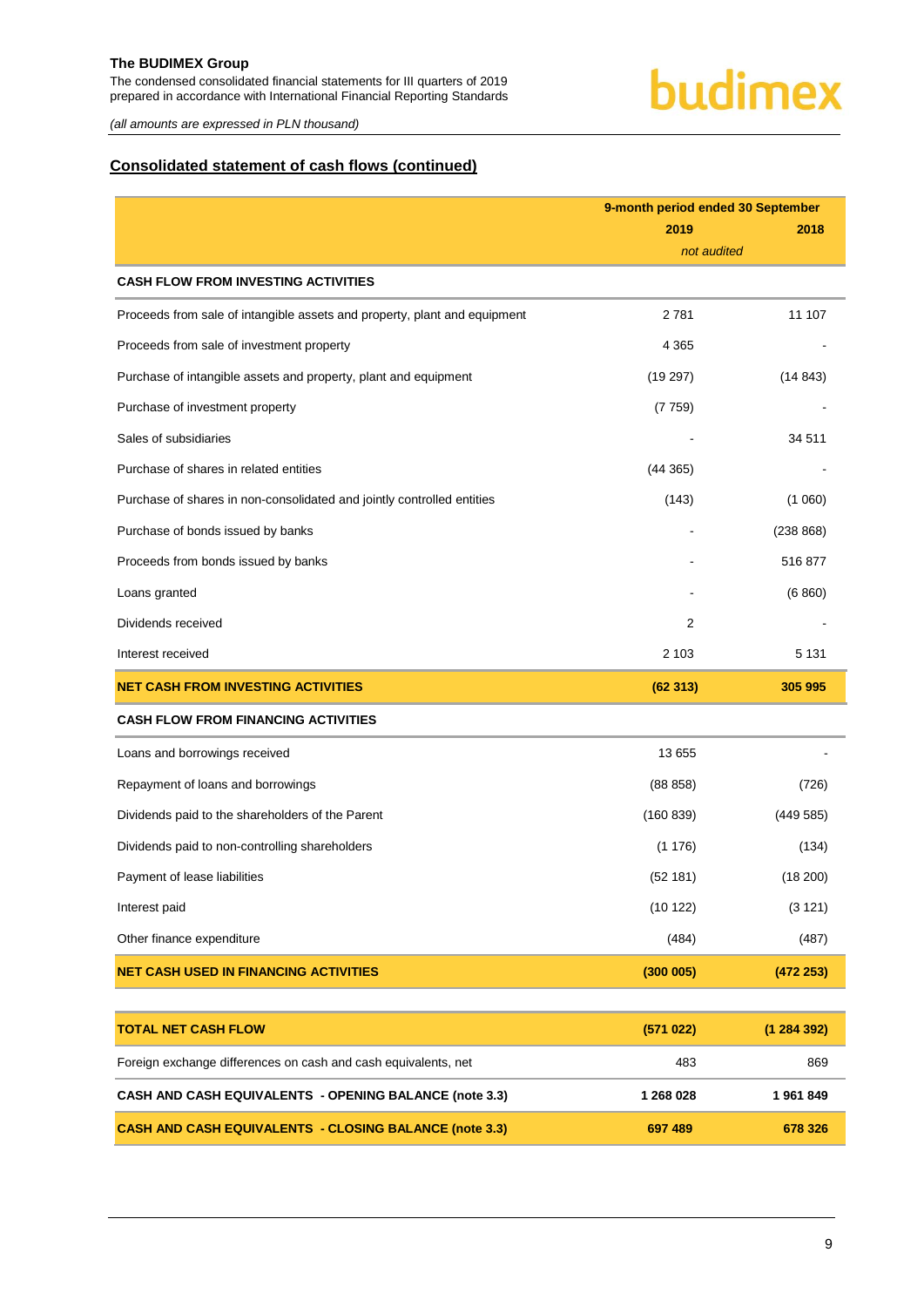#### <span id="page-10-1"></span><span id="page-10-0"></span>**1. Organization of the Budimex Group and changes in the Group structure**

#### **1.1. The Parent Company**

The parent company of the Budimex Group is Budimex SA (the "Parent Company"), which main area of business is building, rendering of management and advisory services for the Budimex Group companies.

The main areas of the business activities of the Group are widely understood construction-assembly services realized in the system of general execution at home and abroad, developer activities, property management, and services, trading, production and other business. Budimex SA serves in the Group as an advisory, management and financial centre. Realization of these three functions is to facilitate:

- efficient flow of information within Group structures,
- strengthening the efficiency of cash and financial management of individual Group companies,
- strengthening market position of the entire Group.

#### **1.2. Entities subject to consolidation**

<span id="page-10-2"></span>As at 30 September 2019, 31 December 2018 and 30 September 2018 the following entities were subject to consolidation:

|                                        | <b>Registered</b>          | % in the share capital<br>as at |                               |                                                               |  |
|----------------------------------------|----------------------------|---------------------------------|-------------------------------|---------------------------------------------------------------|--|
| <b>Company name</b>                    | office                     | 30<br><b>September</b><br>2019  | 31<br><b>December</b><br>2018 | 30<br><b>September</b><br>2018                                |  |
| Parent company:                        |                            |                                 |                               |                                                               |  |
| <b>Budimex SA</b>                      | Warsaw / Poland            |                                 |                               |                                                               |  |
| Subsidiaries:                          |                            |                                 |                               |                                                               |  |
| Mostostal Kraków SA                    | Cracow / Poland            | 100.00%                         | 100.00%                       | 100.00%                                                       |  |
| Mostostal Kraków Energetyka Sp. z o.o. | Cracow / Poland            | 100.00%                         | 100.00%                       | 100.00%                                                       |  |
| <b>Budimex Bau GmbH</b>                | Cologne/ Germany           | 100.00%                         | 100.00%                       | 100.00%                                                       |  |
| Budimex Nieruchomości Sp. z o.o.       | Warsaw / Poland            | 100.00%                         | 100.00%                       | 100.00%                                                       |  |
| Budimex Budownictwo Sp. z o.o.         | Warsaw / Poland            | 100.00%                         | 100.00%                       | 100.00%                                                       |  |
| SPV-PIM1 Sp. z o.o.                    | Warsaw / Poland            | 100.00%                         | 100.00%                       | 100.00%                                                       |  |
| Budimex Kolejnictwo SA                 | Warsaw / Poland            | 100.00%                         | 100.00%                       | 100.00%                                                       |  |
| Budimex Parking Wrocław Sp. z o.o.     | Warsaw / Poland            | 51.00%                          | 51.00%                        | 100.00%                                                       |  |
| FBSerwis SA*                           | Warsaw / Poland            | 100.00%                         |                               |                                                               |  |
| FBSerwis A Sp. z o.o.*                 | Warsaw / Poland            | 100.00%                         |                               |                                                               |  |
| FBSerwis B Sp. z o.o.*                 | Warsaw / Poland            | 100.00%                         |                               | Associates as at<br>31 December 2018 and<br>30 September 2018 |  |
| FBSerwis Karpatia Sp. z o.o.*          | Tarnów / Poland            | 100.00%                         |                               |                                                               |  |
| FBSerwis Wrocław Sp. z o.o.*           | Bielany Wrocławskie/Poland | 100.00%                         |                               |                                                               |  |
| FBSerwis Dolny Slask Sp. z o.o.*       | Ścinawka Dolna/ Poland     | 100.00%                         |                               |                                                               |  |
| FBSerwis Kamieńsk Sp. z o.o.*          | Kamieńsk/ Poland           | 80.00%                          |                               |                                                               |  |

\* Budimex SA bought 51% of shares in FBSerwis SA on 3 July 2019 and thus took over control of the company and its subsidiaries. Details are described in note 1.3.

As at 30 September 2019, 31 December 2018 and 30 September 2018 stand-alone data of Budimex SA and other Group companies, which are partners in consortiums (treated as joint operations according to IFRS 11), included their share in assets, liabilities, revenue and expenses of the following joint operations: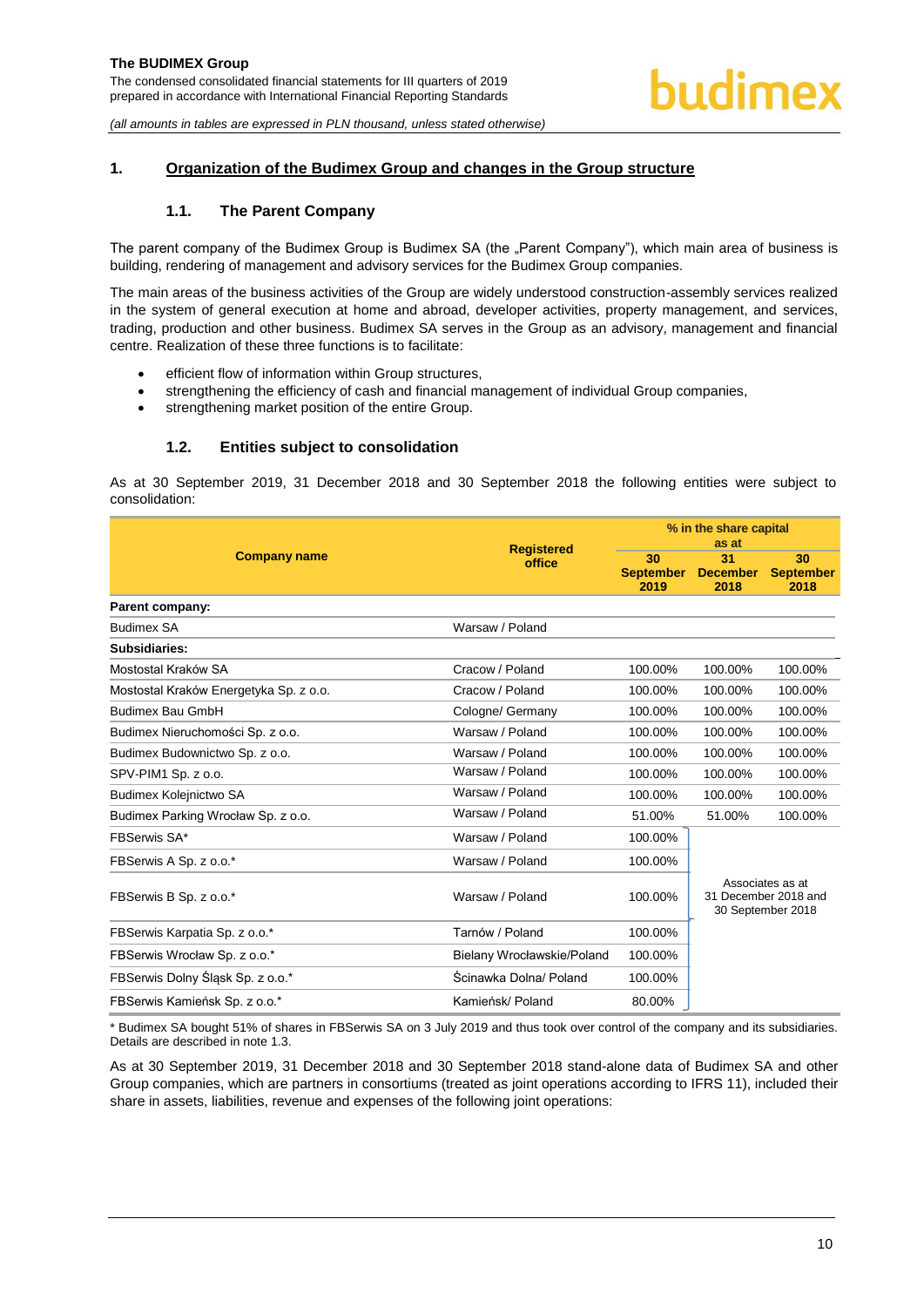The condensed consolidated financial statements for III quarters of 2019 prepared in accordance with International Financial Reporting Standards

### hudimex

*(all amounts in tables are expressed in PLN thousand, unless stated otherwise)*

| Joint operation name                              | Share in the issued capital and in the number of votes<br>$(\%)$ |                  |                             |  |  |
|---------------------------------------------------|------------------------------------------------------------------|------------------|-----------------------------|--|--|
|                                                   | <b>30 September</b><br>2019                                      | 31 December 2018 | <b>30 September</b><br>2018 |  |  |
| Budimex SA Energetyka 3 Sp.j.                     | 100.00%*                                                         | 50.00%           | 50.00%                      |  |  |
| Budimex SA Ferrovial Agroman SA s.c.              | 99.98%                                                           | 99.98%           | 99.98%                      |  |  |
| Budimex SA Cadagua SA II s.c.                     | 99.90%                                                           | 99.90%           | 99.90%                      |  |  |
| Budimex SA Cadagua SA III s.c.                    | 99.90%                                                           | 99.90%           | 99.90%                      |  |  |
| Budimex SA Cadagua SA IV s.c.                     | 99.90%                                                           | 99.90%           | 99.90%                      |  |  |
| Budimex SA Cadagua SA V s.c.                      | 99.90%                                                           | 99.90%           | 99.90%                      |  |  |
| Budimex SA Ferrovial Agroman SA 2 s.c.            | 95.00%                                                           | 95.00%           | 95.00%                      |  |  |
| Budimex SA Sygnity SA Sp. j.                      | 67.00%                                                           | 67.00%           | 67.00%                      |  |  |
| Budimex SA Ferrovial Agroman SA Sp. j.            | 50.00%                                                           | 50.00%           | 50.00%                      |  |  |
| Budimex SA Tecnicas Reunidas SA Turów s.c.        | 50.00%                                                           | 50.00%           | 50.00%                      |  |  |
| Budimex SA Budimex Budownictwo Sp. z o.o. s.c.*** |                                                                  | 100,00%          | 100,00%                     |  |  |
| Budimex SA Energetyka 1 Sp.j.**                   |                                                                  | 50.00%           | 50.00%                      |  |  |
| Budimex SA Energetyka 2 Sp.j.**                   |                                                                  | 50.00%           | 50.00%                      |  |  |

\* On 2 January 2019, Budimex A Sp. z o.o. and Budimex PPP SA (not included in the consolidation scope due to their immateriality) signed an agreement on the disposal of all rights and obligations arising from participation in Budimex SA Energetyka 2 s.j. and Budimex SA Energetyka 3 s.j., respectively, in favour of Budimex Budownictwo Sp. z o.o. (included in the consolidation scope).

\*\*on 13 August 2019, the partners of the companies Budimex SA Energetyka 1 Sp. j. and Budimex SA Energetyka 2 Sp.j. adopted resolutions on liquidation of companies without conducting liquidation proceedings. Budimex SA Energetyka 1 Sp.j. was removed from the National Court Register on 25 September 2019, while the company Budimex SA Energetyka 2 Sp.j. on 9 October 2019.

\*\*\* on 20 September 2019, the partners of the company Budimex SA Budimex Budownictwo Sp. z o.o. s.c. adopted a resolution to dissolve the company due to the achievement of the economic purpose for which the company was founded.

As at 30 September 2019, 31 December 2018 and 30 September 2018 equity accounted companies included:

| <b>Entity name</b>     | <b>Share</b>                |                  |                             |  |  |
|------------------------|-----------------------------|------------------|-----------------------------|--|--|
|                        | <b>30 September</b><br>2019 | 31 December 2018 | <b>30 September</b><br>2018 |  |  |
| <b>FBSerwis Group</b>  | $\overline{\phantom{0}}$    | 49.00%           | 49,00%                      |  |  |
| PPHU Promos Sp. z o.o. | 26.31%                      | 26,31%           | 26,31%                      |  |  |

#### <span id="page-11-0"></span>**1.3. Description of the changes in the composition of the Group together with the indication of their consequences**

In the period of 9 months of 2019 the following companies were liquidated/ dissolved: Budimex SA Energetyka 1 Sp.j., Budimex SA Energetyka 2 Sp.j. and Budimex SA Budimex Budownictwo Sp. z o.o. s.c.. Detailes are described above in note 1.2.

#### **Purchase of controlling interest in FBSerwis SA**

On 3 July 2019 Budimex SA concluded with Ferrovial Services International SE a disposing agreement transferring the ownership of 89 760 shares of FBSerwis SA, representing 51% of the share capital of FBSerwis SA with a nominal value of PLN 500.00 per share, entitling to exercise 89 760 votes at the General Meeting, i.e. 51% of votes at this meeting, for the price of PLN 98 500 thousand. As a result of the transaction, Budimex SA holds all shares of FBSerwis SA, which together constitute a 100% share in the share capital of FBSerwis SA and entitle them jointly to exercise 100% votes at the General Meeting of FBSerwis SA. This means that on 3 July 2019, Budimex SA gained control over the companies included in the FBSerwis SA Group. As at 30 June 2019, Budimex SA held 49.00% of shares in FBSerwis SA, which was an associated company as at that date.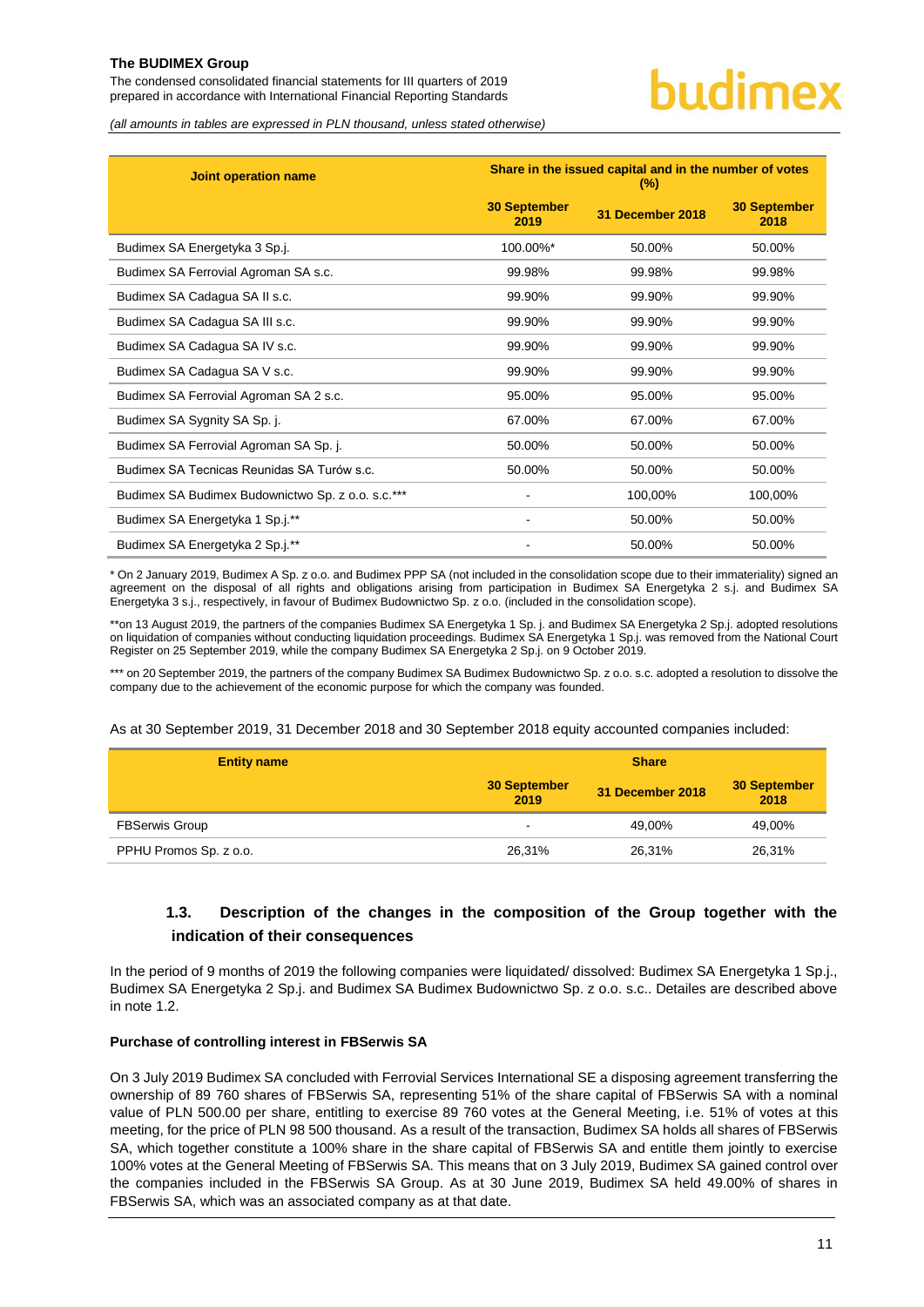The condensed consolidated financial statements for III quarters of 2019 prepared in accordance with International Financial Reporting Standards



#### *(all amounts in tables are expressed in PLN thousand, unless stated otherwise)*

Taking control over FBSerwis SA is of a long-term nature and is part of the Budimex Group development strategy. FBSerwis SA and its subsidiaries mainly deal with municipal waste management, comprehensive road maintenance and technical maintenance of buildings.

As at the date of these condensed consolidated financial statements the fair value of net assets, non-controlling interests and the fair value of remuneration in part of the investment held before the acquisition were determined provisionally in accordance with IFRS 3, paragraph 45. The reason for it was a short period of time that elapsed from the moment of purchase to the date of approval of these condensed consolidated financial statements. Since the third quarter of 2019 is the first period in which the data of FBSerwis SA and its subsidiaries were included in the Budimex Group data, no adjustments were made for provisional (temporary) settlements.

Provisional fair values as at the moment of purchase are presented in the table below:

#### **Consideration:**

| - cash paid at acquisition date                                                 | 98 500  |
|---------------------------------------------------------------------------------|---------|
| - fair value of shares in FBSerwis SA held thus far (provisionally determined)* | 40 115  |
|                                                                                 | 138 615 |

\*the value differs by PLN (11) thousand from the amount presented in the condensed consolidated report for the first half of 2019 due to the result adjustments for 6 months, introduced by the FBSerwis Group after the closing of the books by the Budimex Group

#### **Net assets identified in the acquired entities (determined provisionally):**

|                                                                                          | 3 July 2019 |
|------------------------------------------------------------------------------------------|-------------|
| <b>Non-current assets</b>                                                                |             |
| Intangible assets                                                                        | 115 057     |
| Property, plant and equipment                                                            | 162838      |
| Goodwill of subordinated entities                                                        | 24 4 62     |
| Other long-term assets                                                                   | 2415        |
| <b>Current assets</b>                                                                    |             |
| Trade and other receivables                                                              | 88 2 25     |
| Cash and cash equivalents                                                                | 54 135      |
| Other short-term assets                                                                  | 10 057      |
| <b>Non-current liabilities</b>                                                           |             |
| Loans, borrowings and other external sources of finance                                  | (49718)     |
| Provision for long-term liabilities and other charges                                    | (23815)     |
| Deferred tax liabilities                                                                 | (17569)     |
| Other financial liabilities                                                              | (27847)     |
| Other long-term liabilities                                                              | (2 184)     |
| <b>Current liabilities</b>                                                               |             |
| Loans, borrowings and other external sources of finance                                  | (150 885)   |
| Trade and other payables                                                                 | (87 250)    |
| Other short-term liabilities                                                             | (3528)      |
| Acquired net assets at fair value determined provisionally                               | 94 393      |
| Non-controlling interest in the subsidiary of FBSerwis SA recognized at acquisition date | 12 5 25     |
| Goodwill identified on acquisition (provisionally determined)                            | 56747       |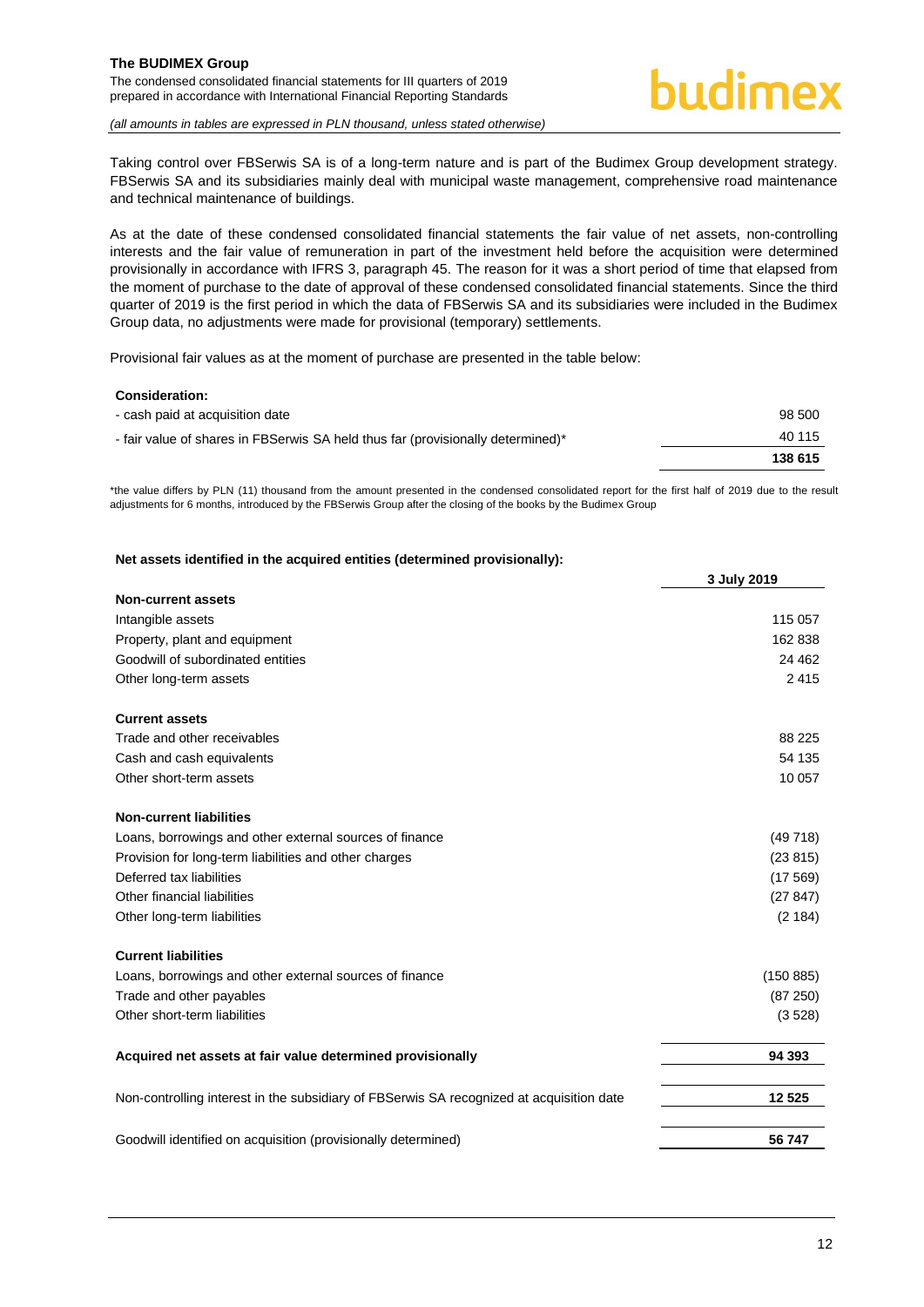### hudimex

*(all amounts in tables are expressed in PLN thousand, unless stated otherwise)*

| Purchase consideration in cash                                   | (98, 500) |
|------------------------------------------------------------------|-----------|
| Cash and cash equivalents in acquired entity at acquisition date | 54 135    |
| Cash outflow connected with acquisition                          | (44365)   |

The value of the non-controlling interest was provisionally measured at the value of the proportional share in the fair value of net assets of FBSerwis Kamieńsk Sp. z o.o., a direct subsidiary of FBSerwis SA.

Goodwill identified on the acquisition (provisionally determined) amounted to PLN 56 747 thousand. In addition, Budimex Group provisionally recognized goodwill in the amount of PLN 24 462 thousand, previously recognized by FBSerwis SA on the acquisition of its subsidiaries. Both recognized components of goodwill did not change in the period from the acquisition date to 30 September 2019. Goodwill was determined as the difference between the consideration paid and the fair value of net assets (all values recognized provisionally). The Group has not yet assessed whether the goodwill consists of, among others, intangible assets not eligible for separate recognition.

| Sales revenue of the FBSerwis Group for the period from acquisition date to<br>30 September 2019                                          | 131 486 |
|-------------------------------------------------------------------------------------------------------------------------------------------|---------|
| Net profit attributable to the parent company of the FBSerwis Group for the period from<br>acquisition date to 30 September 2019          | 10 220  |
|                                                                                                                                           |         |
| Sales revenue of the FBSerwis Group for the period from the beginning of the year to<br>30 September 2019                                 | 354 405 |
| Net profit attributable to the parent company of the FBSerwis Group for the period from the<br>beginning of the year to 30 September 2019 | 20 506  |

The gross value of receivables as at the acquisition date was PLN 89 394 thousand, while the value of unrecoverable debts written down amounted to PLN 1 169 thousand.

Acquisition related costs amounted to PLN 240 thousand.

In connection with the acquisition of the controlling interest in FBSerwis SA, no liabilities related to contingent consideration or indemnification assets were recognized.

In the period covered by this report, no significant activities were discontinued and nor were there plans to discontinue any significant activities in the future.

#### <span id="page-13-0"></span>**2. Shareholders of the Parent Company**

According to the information held by Budimex SA, the shareholding structure of Budimex SA as at the report date was as follows:

| <b>Shareholder</b>                                                                      | Type of<br>shares | <b>Number of</b><br>shares | % of the share<br>capital | Number of<br>votes | % of voting<br>rights at the<br><b>AGM</b> |
|-----------------------------------------------------------------------------------------|-------------------|----------------------------|---------------------------|--------------------|--------------------------------------------|
| Valivala Holdings B.V. Amsterdam (the<br>Netherlands) - Ferrovial Group company (Spain) | ordinary          | 14 078 159                 | 55.14%                    | 14 078 159         | 55.14%                                     |
| Aviva OFE Aviva BZ WBK                                                                  | ordinary          | 2 552 000                  | 10.00%                    | 2 552 000          | 10.00%                                     |
| Nationale-Nederlanden OFE                                                               | ordinary          | 1 360 000                  | 5.33%                     | 1 360 000          | 5.33%                                      |
| Other shareholders                                                                      | ordinary          | 7 539 939                  | 29.53%                    | 7 539 939          | 29.53%                                     |
| <b>Total</b>                                                                            |                   | 25 530 098                 | 100.00%                   | 25 530 098         | 100.00%                                    |

The above data presents the shareholding structure as at the last General Meeting of Shareholders of 16 May 2019.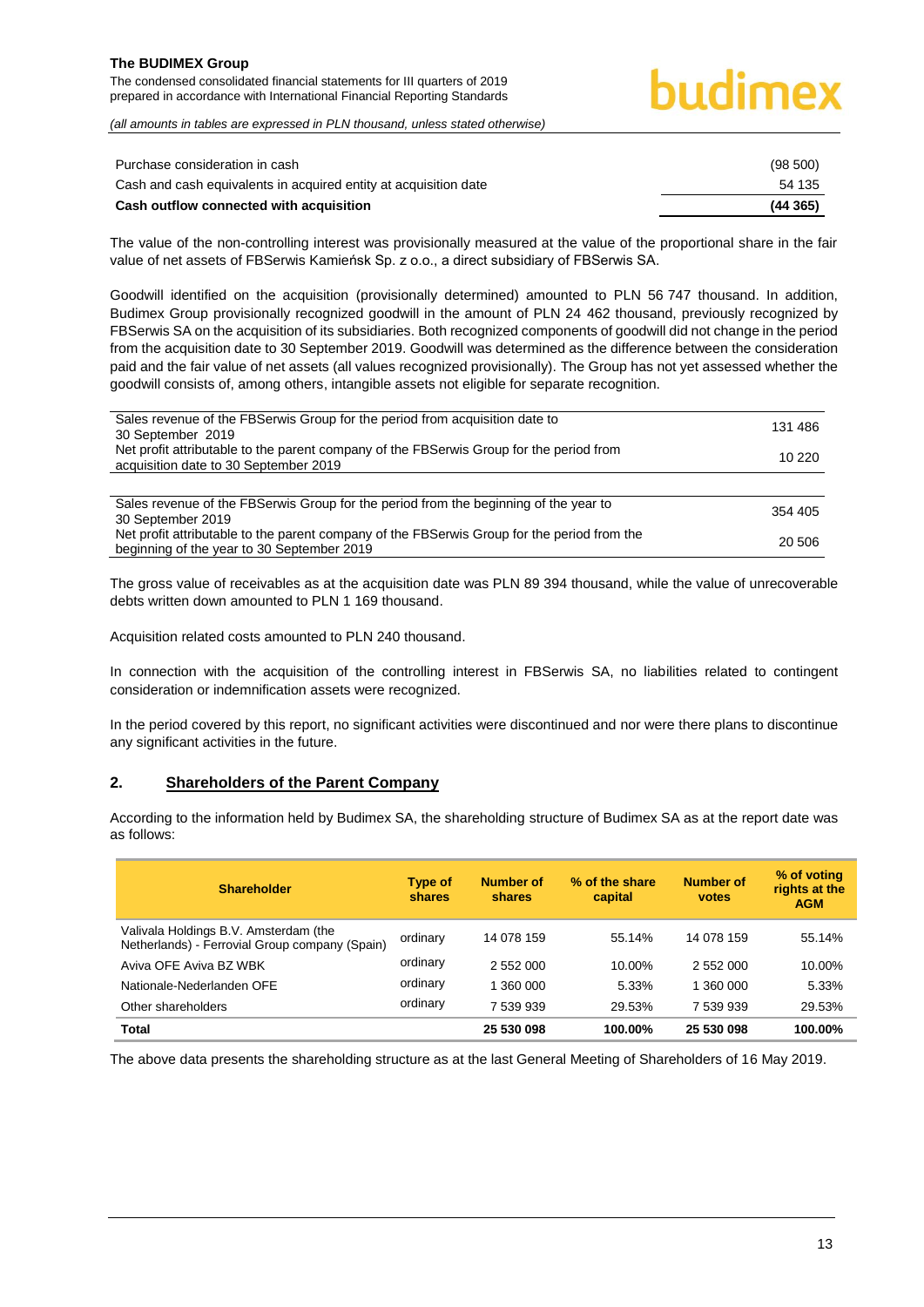*(all amounts in tables are expressed in PLN thousand, unless stated otherwise)*

According to the information held by Budimex SA, the shareholding structure of Budimex SA as at 31 December 2018 was as follows:

| <b>Shareholder</b>                                                                      | <b>Type of</b><br>shares | <b>Number of</b><br>shares | % of the share<br>capital | <b>Number of</b><br><b>votes</b> | % of voting<br>rights at the<br><b>AGM</b> |
|-----------------------------------------------------------------------------------------|--------------------------|----------------------------|---------------------------|----------------------------------|--------------------------------------------|
| Valivala Holdings B.V. Amsterdam (the<br>Netherlands) - Ferrovial Group company (Spain) | ordinary                 | 14 078 159                 | 55.14%                    | 14 078 159                       | 55.14%                                     |
| Aviva OFE Aviva BZ WBK                                                                  | ordinary                 | 2 490 000                  | 9.75%                     | 2 490 000                        | 9.75%                                      |
| Nationale-Nederlanden OFE                                                               | ordinary                 | 1 360 000                  | 5.33%                     | 1 360 000                        | 5.33%                                      |
| Other shareholders                                                                      | ordinary                 | 7 601 939                  | 29.78%                    | 7 601 939                        | 29.78%                                     |
| <b>Total</b>                                                                            |                          | 25 530 098                 | 100.00%                   | 25 530 098                       | 100.00%                                    |

#### <span id="page-14-1"></span><span id="page-14-0"></span>**3. Principles applied for the purpose of preparation of this report**

#### **3.1. Accounting policies and basis of preparing the consolidated financial statements of the Budimex Group**

These condensed financial statements were prepared in accordance with IAS 34 "Interim Financial Reporting" and appropriate accounting standards applicable for preparation of the interim consolidated financial statements adopted by the European Union issued and effective when preparing the interim consolidated financial statements applying the same principles for the current and comparable period. Details of accounting policies adopted by the Group were described in the consolidated financial statements of the Group for the year ended 31 December 2018, published on 26 March 2019.

The consolidated financial statements were prepared on the assumption that the Parent Company and all entities included in the Budimex Group will be going concerns in the foreseeable future. In the reporting period and as at the date of preparation of these financial statements no circumstances were noted that would indicate a threat to ability to continue as a going concern.

#### *Standards, amendments to standards and interpretations applied for the first time in 2019*

- IFRS 16 "Leases",
- Amendments to IFRS 9 . Financial instruments" Prepayment Features with Negative Compensation,
- Amendments to different standards to Improvements to IFRSs (Cycle 2015-2017),
- Amendments to IAS 19 "Employee benefits" Plan Amendment, Curtailment or Settlement,
- Amendments to IAS 28 "Investments in Associates and Joint Ventures" Long-term Interests in Associates and Joint Ventures,
- Interpretation of IFRIC 23 "Uncertainty over Income Tax Treatments".

The effect of the first application of IFRS 16 was described in the half-year condensed consolidated financial statements. The impact of application of other changes to standards and interpretations was not significant.

#### *Standards and amendments to standards issued by IASB but not yet adopted by the EU*

The IFRSs endorsed by the EU do not differ materially from regulations adopted by the International Accounting Standards Board (IASB), except for the below standards, amendments to Standards and IFRIC Interpretations, which as at the date of the preparation of these consolidated financial statements were not yet adopted for use:

- IFRS 14 "Regulatory deferral accounts" according to the European Commission's decision the endorsement process of the standard will not be initiated until the final version of the standard has been published (effective for annual periods beginning on or after 1 January 2016),
- IFRS 17 "Insurance contracts" (effective for annual periods beginning on or after 1 January 2021),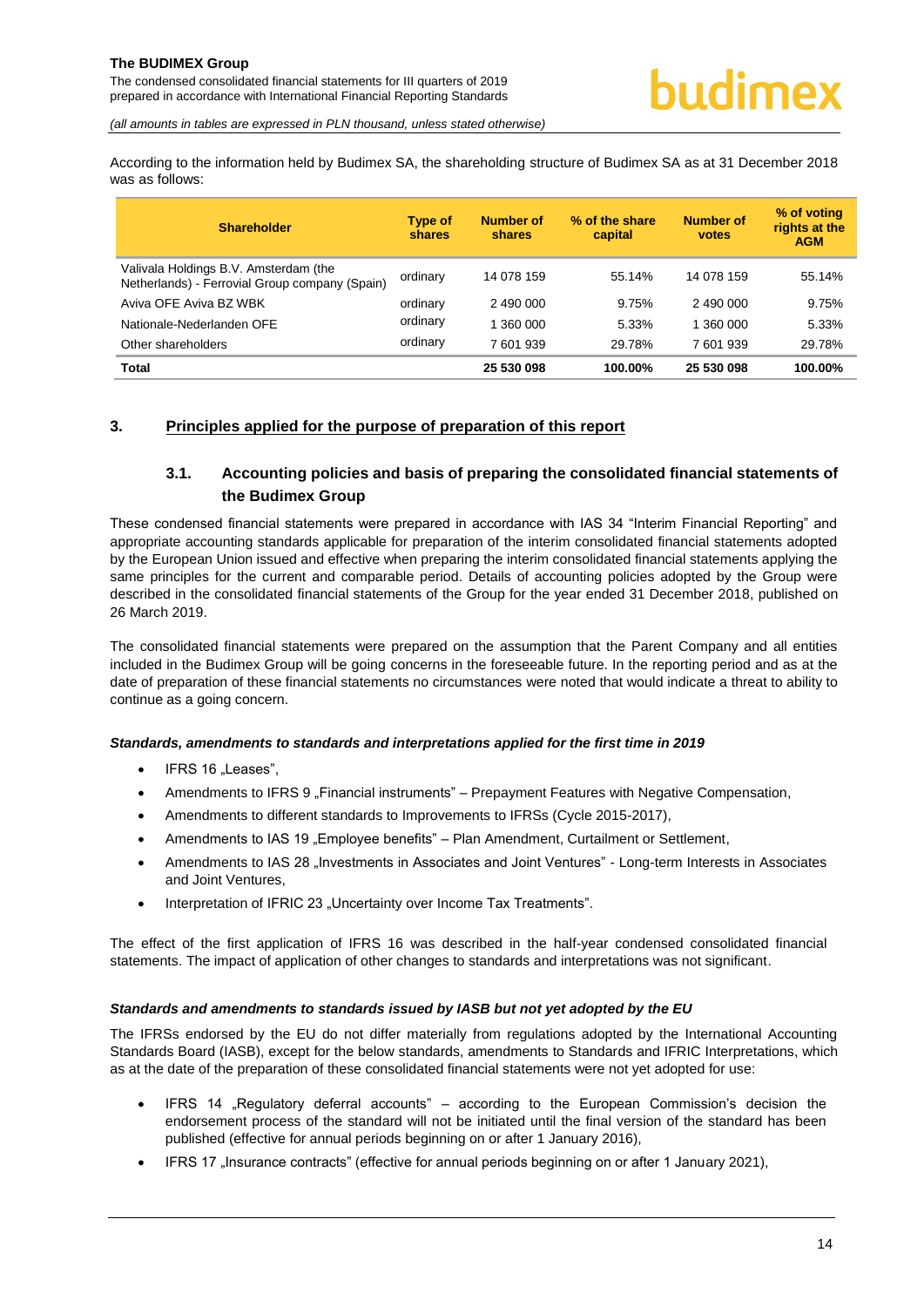- Amendments to IFRS 3 .Business Combinations" (effective for annual periods beginning on or after 1 January 2020),
- Amendments to IFRS 10 . Consolidated financial statements" and IAS 28 . Investments in associates and joint ventures" – Sale or contribution of assets between an investor and its associate or joint venture – the endorsement process has been postponed by the EU indefinitely – the effective date has been postponed by the IASB indefinitely,
- Amendments to IAS 1 . Presentation of Financial Statements" and IAS 8 . Accounting Policies, Changes in Accounting Estimates and Errors" – Definition of Materiality (effective for annual periods beginning on or after 1 January 2020),
- Amendments to IFRS 9 "Financial instruments", IAS 39 "Financial instruments: recognition and measurement" and IFRS 7 "Financial instruments: disclosures" – Interest rate benchmark reform (effective for annual periods beginning on or after 1 January 2020),
- Amendments to References to the Conceptual Framework in IFRS Standards (effective for annual periods beginning on or after 1 January 2020).

The above mentioned standards and standard amendments would not have any material impact on the consolidated financial statements, had these been applied by the Group at the reporting date.

#### **3.2. Changes in accounting principles and the method of preparation of financial statements**

<span id="page-15-0"></span>In the period covered by the report the Budimex Group applied for the first time IFRS 16 "Lease". The Group applied the IFRS retrospectively with the cumulative effect of initially applying the standard at the date of initial application. Therefore the Group has not restated comparative information and instead has decided to adjust the opening balance of retained earnings at the date of initial application.

The main assumptions of the accounting policy adopted by the Group during the first application of IFRS 16 were included in the half-year condensed consolidated financial statements of the Group published on 23 August 2019.

#### **3.3. Cash recognised in the cash flow statement**

<span id="page-15-1"></span>The Group recognizes cash of restricted use (including mainly cash of the consortia in the portion attributable to other consortium members, cash representing security for bank guarantees, funds kept in escrow by developer companies and split payment bank accounts) in the statement of financial position under cash and cash equivalents. For the purpose of the statement of cash flow – the balance of cash at the beginning and at the end of the reporting period is reduced by cash of restricted use, and its change in the statement of financial position is recognized under cash flow from operating activities.

|                                                        | <b>30 September</b><br>2019 | 31 December<br>2018 | 30 September<br>2018 |
|--------------------------------------------------------|-----------------------------|---------------------|----------------------|
| Cash recognised in the statement of financial position | 842 535                     | 1 409 152           | 828 263              |
| Cash and cash equivalents of restricted use            | (145046)                    | (141124)            | (149937)             |
| Cash recognised in the statement of cash flow          | 697 489                     | 1 268 028           | 678 326              |

#### <span id="page-15-2"></span>**4. Net sales of finished goods and services, selling expenses, administrative expenses and profitability**

Sale of construction-assembly services in Poland is characterized by seasonality mainly connected with atmosphere conditions and the highest revenues are usually achieved in the second and third quarter, while the lowest – in the first quarter.

In the nine months period of 2019 construction-assembly production in Poland expressed in current prices increased by 9.0% (an increase by 5.3% in fixed prices) compared to the corresponding period of the prior year, while sales of the construction segment of the Budimex Group on the home market were down 0.53% on the corresponding period.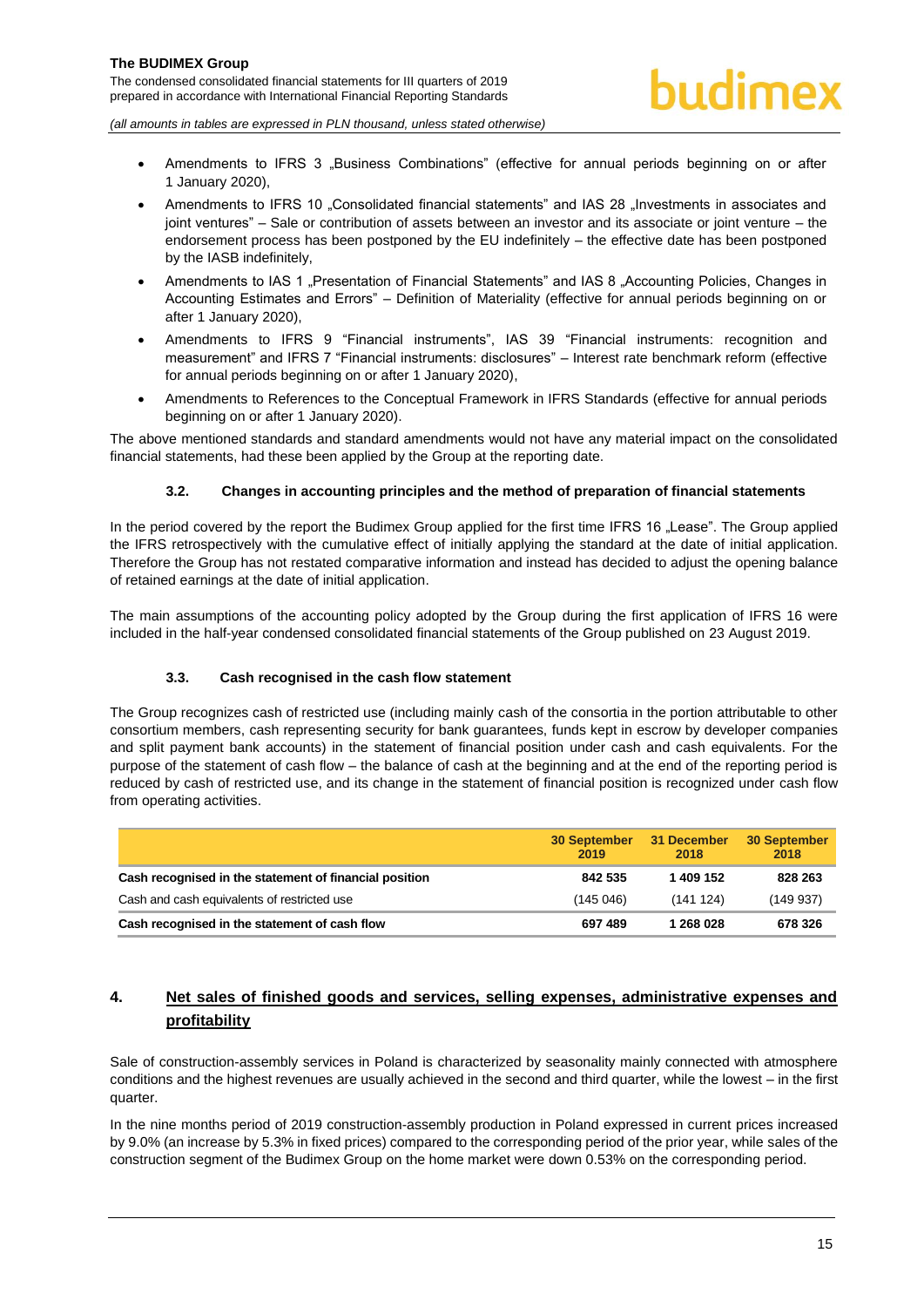The condensed consolidated financial statements for III quarters of 2019 prepared in accordance with International Financial Reporting Standards

*(all amounts in tables are expressed in PLN thousand, unless stated otherwise)*

#### *Net sales and profitability*

|                                                                | 9 months ended |                                   |                | 3 months ended              |                      |                          |
|----------------------------------------------------------------|----------------|-----------------------------------|----------------|-----------------------------|----------------------|--------------------------|
|                                                                | 2019           | 30 September 30 September<br>2018 | Change in<br>% | <b>30 September</b><br>2019 | 30 September<br>2018 | <b>Change in</b><br>$\%$ |
| Net sales of finished goods and services                       | 5 382 556      | 5 389 675                         | $(0.13\%)$     | 2 134 135                   | 2 087 014            | 2.26%                    |
| Gross profit on sales                                          | 353 791        | 445 713                           | (20.62%)       | 144 410                     | 159 222              | $(9.30\%)$               |
| <b>Gross profitability on sales</b>                            | 6.57%          | 8.27%                             | (1.70 p.p.)    | 6.77%                       | 7.63%                | (0.86 p.p.)              |
| Gross profit on sales in construction<br>segment               | 259 474        | 353 310                           | (26.56%)       | 108 435                     | 139 990              | (22.54%)                 |
| <b>Gross profitability on sales in</b><br>construction segment | 5.05%          | 6.93%                             | (1.88 p.p.)    | 5.39%                       | 6.81%                | (1.42 p.p.)              |
| Gross profit on sales in developer<br>segment                  | 99 239         | 86 928                            | 14.16%         | 28 954                      | 20714                | 39.78%                   |
| Gross profitability on sales in<br>developer segment           | 23.49%         | 21.12%                            | 2.37 p.p.      | 26.43%                      | 25.64%               | 0.79 p.p.                |
| Operating profit                                               | 223 539        | 311 716                           | (28.29%)       | 112 157                     | 141 592              | (20.79%)                 |
| <b>Operating profitability</b>                                 | 4.15%          | 5.78%                             | (1.63 p.p.)    | 5.26%                       | 6.78%                | (1.52 p.p.)              |
| Net profit                                                     | 139 038        | 230 820                           | (39.76%)       | 66 505                      | 102 732              | (35.26%)                 |
| <b>Net profitability</b>                                       | 2.58%          | 4.28%                             | (1.70 p.p.)    | 3.12%                       | 4.92%                | (1.80 p.p.)              |

#### *Selling expenses and administrative expenses*

|                                                                                                         | 2019      | 9 months ended<br>30 September 30 September<br>2018 | <b>Change in %</b> | 2019     | 3 months ended<br>30 September 30 September<br>2018 | Change in % |
|---------------------------------------------------------------------------------------------------------|-----------|-----------------------------------------------------|--------------------|----------|-----------------------------------------------------|-------------|
| Selling expenses                                                                                        | (21980)   | (22081)                                             | $(0.46\%)$         | (7892)   | (7 211)                                             | 9.44%       |
| Administrative expenses                                                                                 | (128 347) | (164 856)                                           | (22.15%)           | (21 259) | (54318)                                             | (60.86%)    |
| Total selling & administrative<br>expnses                                                               | (150 327) | (186937)                                            | (19.58%)           | (29151)  | (61529)                                             | (52.62%)    |
| <b>Share of selling &amp; administrative</b><br>expenses in net sales of finished<br>goods and services | 2.79%     | 3.47%                                               | (0.68 p.p.)        | 1.37%    | 2.95%                                               | (1.58 p.p). |

#### <span id="page-16-0"></span>**5. Other operating income and expenses**

#### *Other operating income*

|                                                        | 9 months ended              |                      | 3 months ended       |                             |  |
|--------------------------------------------------------|-----------------------------|----------------------|----------------------|-----------------------------|--|
|                                                        | <b>30 September</b><br>2019 | 30 September<br>2018 | 30 September<br>2019 | <b>30 September</b><br>2018 |  |
| Reversal of impairment write-downs against receivables | 8 0 9 5                     | 1 3 5 1              | 776                  | 842                         |  |
| Reversal of provisions for penalties and sanctions     | 13 112                      | 7 3 1 7              | 5841                 | 1 2 3 7                     |  |
| Penalties/ compensations awarded                       | 29 604                      | 20 956               | 15 770               | 6715                        |  |
| Statute-barred liabilities written-off                 | 4 70 7                      | 2 2 9 7              | 329                  | 1 3 5 3                     |  |
| Gains on derivative financial instruments              | 3656                        | 912                  | 81                   | 816                         |  |
| Subsidies received                                     | 539                         |                      |                      |                             |  |
| Gains on the sale of non-financial non-current assets  | 3 3 1 7                     | 2 3 6 4              | 44                   | 610                         |  |
| Other                                                  | 716                         | 794                  | 422                  | 154                         |  |
| <b>Total</b>                                           | 63746                       | 35 991               | 23 263               | 11 727                      |  |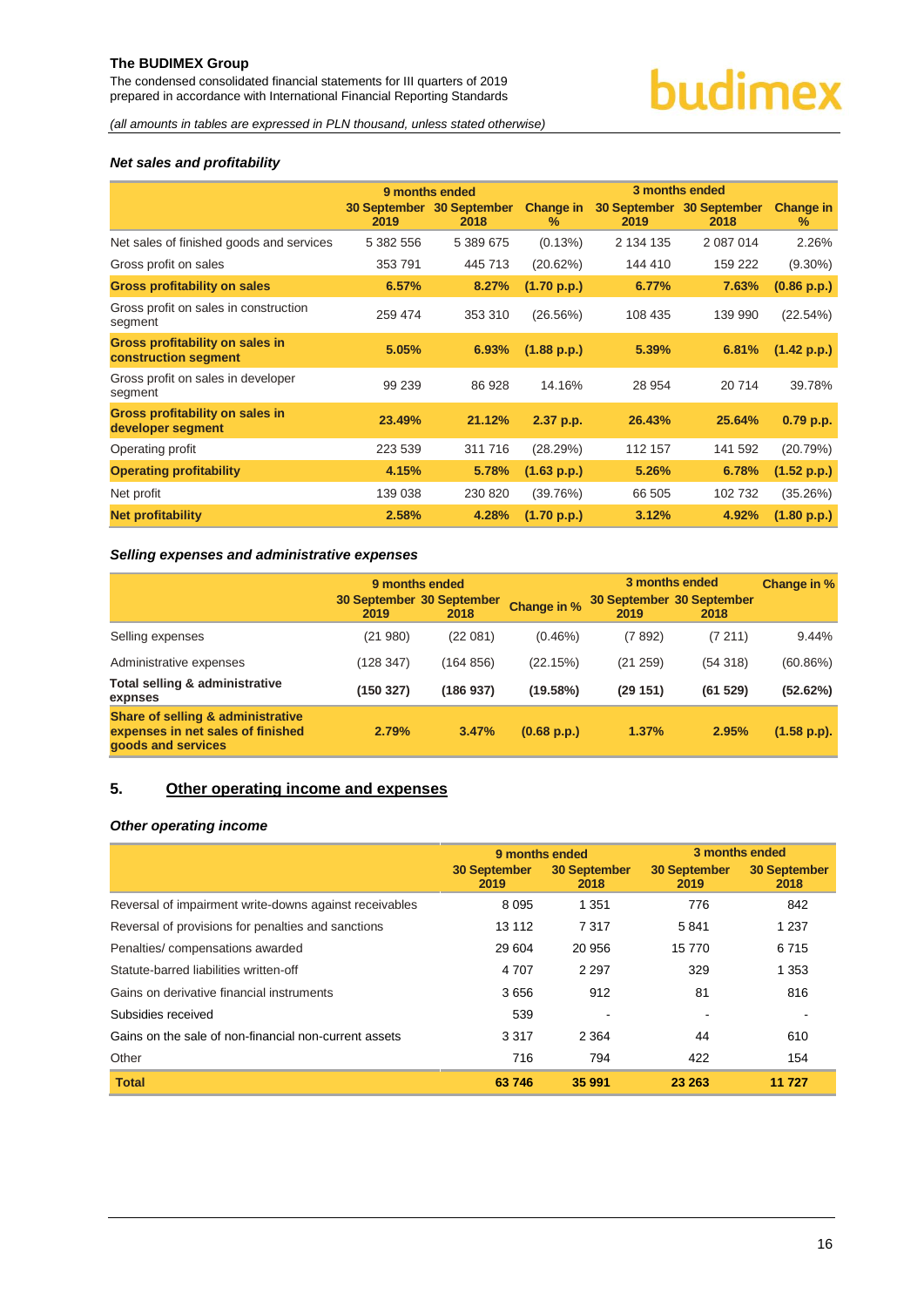The condensed consolidated financial statements for III quarters of 2019 prepared in accordance with International Financial Reporting Standards

## budimex

*(all amounts in tables are expressed in PLN thousand, unless stated otherwise)*

#### *Other operating expenses*

|                                                    | 9 months ended              |                             | 3 months ended              |                             |  |
|----------------------------------------------------|-----------------------------|-----------------------------|-----------------------------|-----------------------------|--|
|                                                    | <b>30 September</b><br>2019 | <b>30 September</b><br>2018 | <b>30 September</b><br>2019 | <b>30 September</b><br>2018 |  |
| Impairment write-downs against receivables         | (3095)                      | (7315)                      | 343                         | (2417)                      |  |
| Compensations and liquidated damages paid          | (6717)                      | (5793)                      | (2552)                      | (704)                       |  |
| Loss on derivative financial instruments           | (3087)                      | (1005)                      | 332                         | 156                         |  |
| Court charges                                      | (1787)                      | (628)                       | (653)                       | (285)                       |  |
| Creation of provisions for penalties and sanctions | (27798)                     | (9, 246)                    | (23 204)                    | (6972)                      |  |
| Donations                                          | (662)                       | (1588)                      | (229)                       | (735)                       |  |
| Other                                              | (525)                       | (1487)                      | (402)                       | (882)                       |  |
| <b>Total</b>                                       | (43671)                     | (27062)                     | (26365)                     | (11839)                     |  |

#### <span id="page-17-0"></span>**6. Finance income and costs**

#### *Finance income*

|                                                                 | 9 months ended              |                             | 3 months ended              |                             |
|-----------------------------------------------------------------|-----------------------------|-----------------------------|-----------------------------|-----------------------------|
|                                                                 | <b>30 September</b><br>2019 | <b>30 September</b><br>2018 | <b>30 September</b><br>2019 | <b>30 September</b><br>2018 |
| Interest earned                                                 | 13863                       | 20 444                      | 4 1 1 3                     | 4 4 5 0                     |
| Valuation of receivables from service concession<br>arrangement | 2 1 5 1                     | 1804                        | 717                         | 715                         |
| Foreign exchange gains                                          | 573                         | 367                         | 573                         | 367                         |
| Gains on derivative financial instruments                       |                             | 245                         | $\overline{\phantom{0}}$    | 40                          |
| Other                                                           | 1658                        | 43                          | $\overline{\phantom{a}}$    | 43                          |
| <b>Total</b>                                                    | 18 245                      | 22 903                      | 5403                        | 5615                        |

#### *Finance costs*

|                                                   | 9 months ended              |                             | 3 months ended              |                             |
|---------------------------------------------------|-----------------------------|-----------------------------|-----------------------------|-----------------------------|
|                                                   | <b>30 September</b><br>2019 | <b>30 September</b><br>2018 | <b>30 September</b><br>2019 | <b>30 September</b><br>2018 |
| Interest expense                                  | (9119)                      | (4713)                      | (3677)                      | (1539)                      |
| Discount of retentions for construction contracts | (5053)                      | (6143)                      | (1 456)                     | (1593)                      |
| Cost of bank commissions and guarantees           | (17 353)                    | (17 957)                    | (6462)                      | (5887)                      |
| Loss on derivative financial instruments          | (1617)                      | (487)                       | (657)                       | (163)                       |
| Foreign exchange losses                           |                             |                             | 125                         | 185                         |
| Other                                             | (154)                       | (94)                        | (129)                       | (19)                        |
| <b>Total</b>                                      | (33 296)                    | (29394)                     | (12 256)                    | (9 016)                     |

All valued derivative instrument contracts (presented both in the operating and financing activity) were classified as level 2 in the fair value hierarchy. During the 9 months ended 30 September 2019, there was no transfer between Level 1 and Level 2 of fair value measurements, and no transfer into and out of Level 3 of fair value measurement. The fair value of financial instruments owned by the Group companies is similar to their carrying value.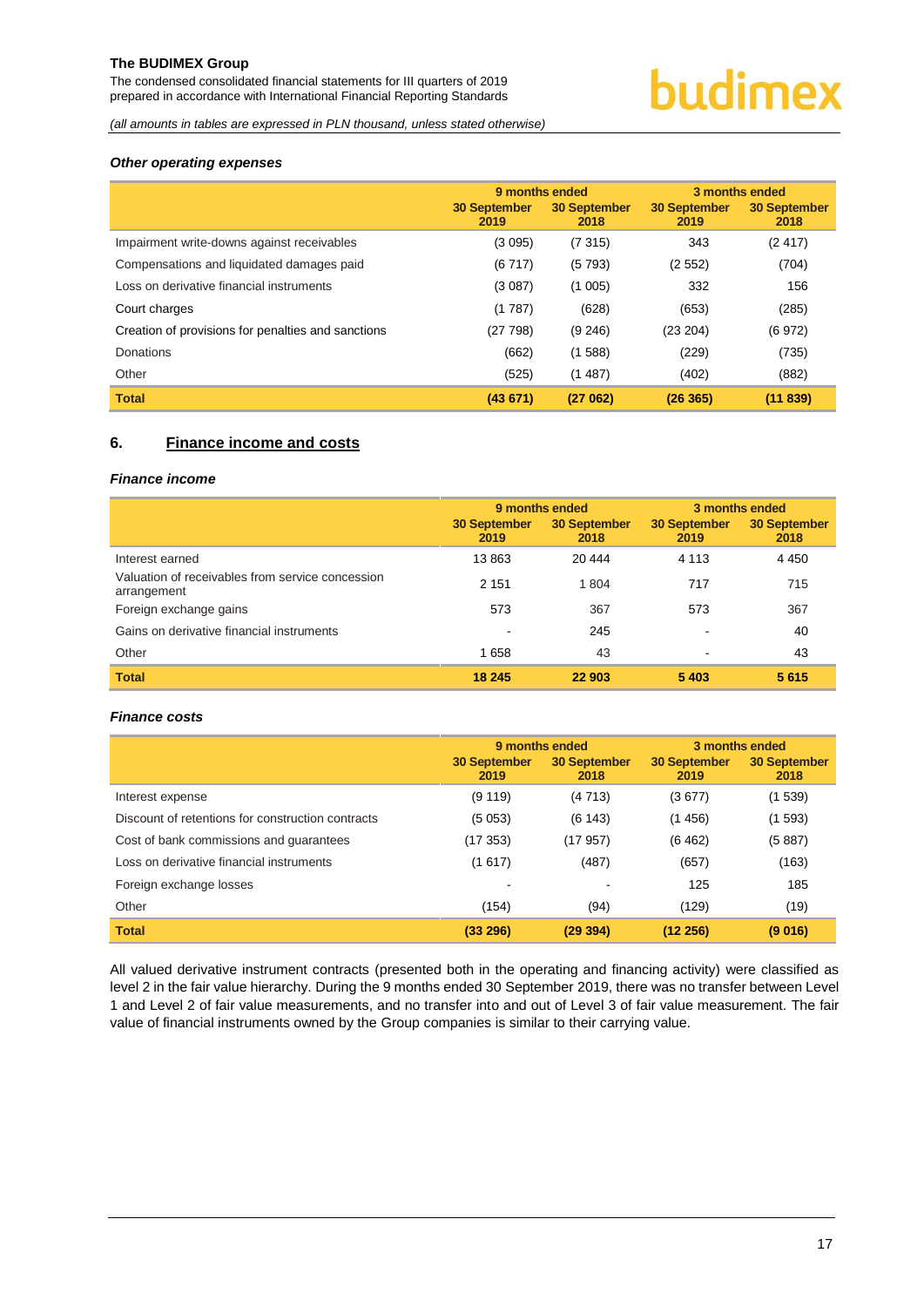*(all amounts in tables are expressed in PLN thousand, unless stated otherwise)*

#### <span id="page-18-0"></span>**7. Other important infomation on activity of the Budimex Group in three quarters of 2019**

#### *Provisions for liabilities and other charges*

|                                              | 30 September 2019 | 31 December 2018 |
|----------------------------------------------|-------------------|------------------|
| Provisions for litigation proceedings        | 23 7 7 1          | 23 870           |
| Provisions for penalties and other sanctions | 81 539            | 68 200           |
| Provisions for warranty repairs              | 467 053           | 417858           |
| Other provisions                             | 77 933            | 45 316           |
| <b>Total</b>                                 | 650 296           | 555 244          |
| of which:                                    |                   |                  |
| - long-term                                  | 423 417           | 367 306          |
| - short-term                                 | 226879            | 187938           |

#### *Income tax in the income statement*

|                                    | 30 September 2019 | 30 September 2018 |
|------------------------------------|-------------------|-------------------|
| Income tax - current               | (112909)          | (65678)           |
| Income tax - deferred              | 38 682            | (7510)            |
| Income tax in the income statement | (74227)           | (73188)           |

#### *Other information*

|                                                                                                                         | 9 months ended    |                   |  |
|-------------------------------------------------------------------------------------------------------------------------|-------------------|-------------------|--|
|                                                                                                                         | 30 September 2019 | 30 September 2018 |  |
| Reversal of impairment write-downs of inventories                                                                       | 7695              | 10 622            |  |
| Value of property, plant and equipment, investment property and<br>intangible assets purchased or started to be leased: | 148 347           | 95 129            |  |
| - of which: increases due to first application of IFRS 16                                                               | 47618             |                   |  |
| - of which: plant and machinery                                                                                         | 12 023            | 68 643            |  |

As at 30 September 2019 contractual obligations made by the Group for the purchase of property, plant and equipment amounted to PLN 12 251 thousand. Contractual obligations made by the Group for the purchase of property, plant and equipment as at 31 December 2018 amounted to PLN 784 thousand.

As in previous years, during three quarters of 2019 the Budimex Group companies recorded a decrease in the level of cash and cash equivalents. This is mainly related to the seasonal, negative change in working capital and payment of dividends made in June 2019. In the second and third quarters of each year the construction segment companies generate the largest throughputs on construction contracts, which translates into the need to commit temporarily their own funds due to the later moment of invoicing the works to investors and receiving receivables. Additionally, in the described period the Group companies made earlier payments to business partners, which translated into a decrease in the payables turnover ratio. The above factors resulted in an increase in under-billing (balance of valuation of construction contracts on the asset side), an increase in receivables and a slight decrease in the level of trade liabilities.

After taking control over the FBSerwis SA Group (details are disclosed in note 1.3), the Budimex Group consolidated 7 companies from the FBserwis Group. Thus, all loans granted to FBSerwis SA (constituting the items "other financial assets" in fixed and current assets) and all mutual settlements have been subject to consolidation eliminations. At the same time, the value of the item "Investments in equity accounted entities" decreased significantly and as at 30 September includes only the investment in the company PPHU Promos Sp. z o.o.

The increase in the balance of intangible assets is also associated with taking control over the FBSerwis Group (note 1.3). In turn, the increase in the value of the item "Property, plant and equipment" results both from taking control over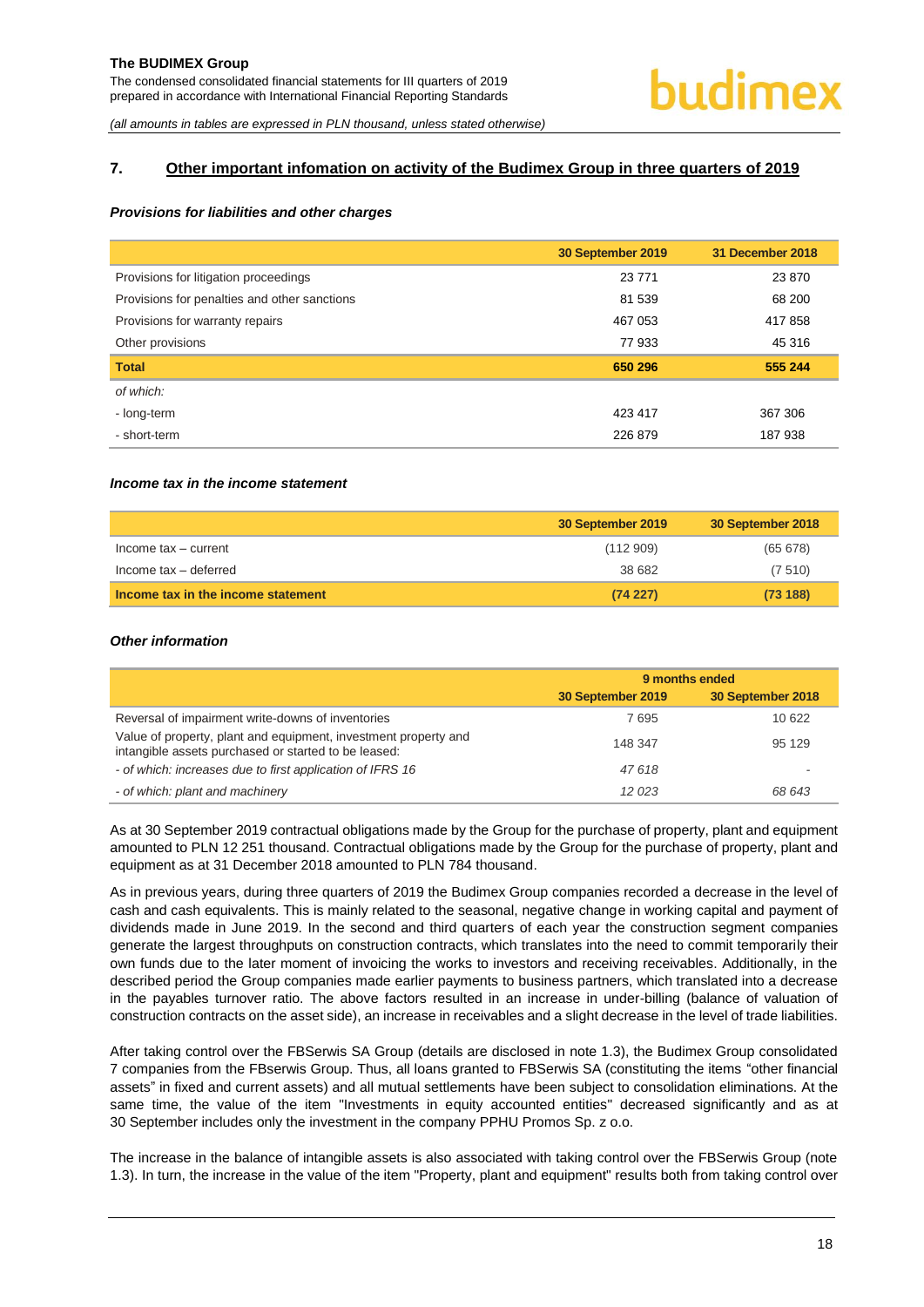

*(all amounts in tables are expressed in PLN thousand, unless stated otherwise)*

the FBSerwis Group and the application of IFRS 16, which on the other hand also influenced the increase in the "Loans, borrowings and other external sources of finance" line, both on the long- and short-term liabilities.

#### <span id="page-19-0"></span>**8. Operating segments**

For the management purposes the Group has been divided into segments based on the products and services offered. The Group operates in the following two operating segments:

- construction business
- developer and property management business
- service activities.

Construction business covers rendering of widely understood construction-assembly services at home and abroad and is realised by the following Group companies:

- Budimex SA
- Mostostal Kraków SA
- Mostostal Kraków Energetyka Sp. z o.o.
- Budimex Bau GmbH
- Budimex Budownictwo Sp. z o.o.
- Budimex Kolejnictwo SA

Developer and property management segment covers preparation of land for investment projects, realization of investment projects in the field of housing construction industry, flat disposal and rental and servicing property on own account. The following Group entities were included in this segment:

- Budimex Nieruchomości Sp. z o.o.
- SPV-PIM 1 Sp. z o.o.
- Budimex SA in a part relating to developer business, as a result of merger with Budimex Inwestycje Sp. z o.o. on 13 August 2009
- Biuro Inwestycji "Grunwald" SA (sold on 17 September 2018).

The segment of services includes comprehensive services in the field of waste management, maintenance of road infrastructure, expansion and management lighting infrastructure and technical maintenance of real estate. The segment also includes other entities within the Group that conduct, among others, production, trading as well as activities under Public-Private Partnership. The following Group companies belong to this segment:

- Budimex Parking Wrocław Sp. z o.o.
- FBSerwis SA
- FBSerwis A Sp. z o.o.
- FBSerwis B Sp. z o.o.
- FBSerwis Dolny Śląsk Sp. z o.o.
- FBSerwis Wrocław Sp. z o.o.
- FBSerwis Karpatia Sp. z o.o.
- FBSerwis Kamieńsk Sp. z o.o.
- Elektromontaż Poznań SA (sold on 17 September 2018)
- Elektromontaż Import Sp. z o.o. (a subsidiary of Elektromontaż Poznań SA, sold on 17 September 2018)
- Instal Polska Sp. z o.o. (a subsidiary of Elektromontaż Poznań SA, sold on 17 September 2018)
- Elektromontaż Warszawa SA (a subsidiary of Elektromontaż Poznań SA, sold on 17 September 2018).

Segment performance is evaluated based on sales revenue, gross profit (loss) on sales, operating profit (loss) and net profit (loss) for the period.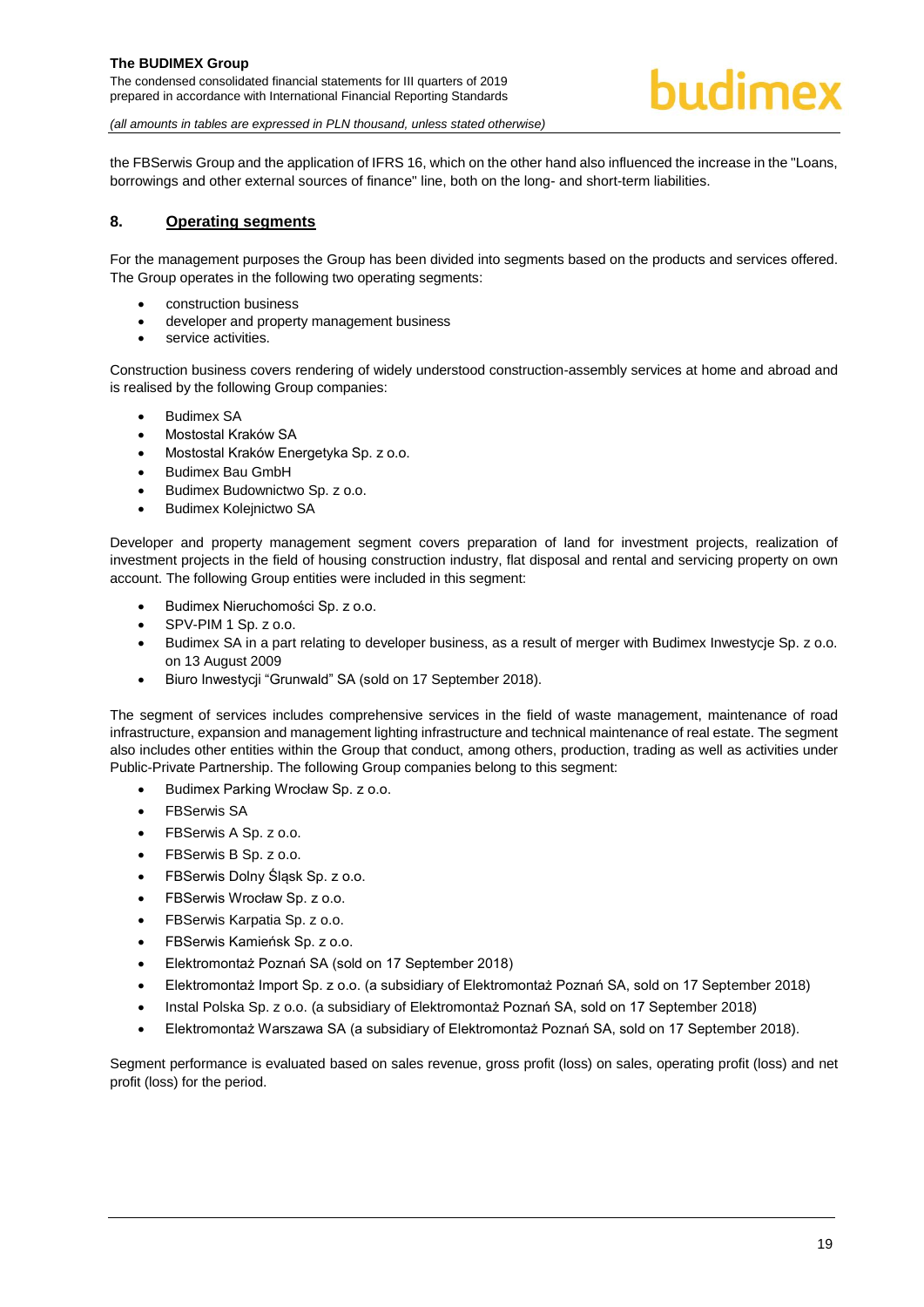The condensed consolidated financial statements for III quarters of 2019 prepared in accordance with International Financial Reporting Standards

*(all amounts in tables are expressed in PLN thousand, unless stated otherwise)*

#### The results of segments for nine months of 2019 are presented in the table below:

| <b>Segment name</b>                                                  | <b>Construction</b><br><b>business</b> | <b>Property</b><br>management<br>and developer<br><b>business</b> | <b>Services</b> | <b>Consolidation</b><br>adjustments | <b>Consolidated</b><br>value |
|----------------------------------------------------------------------|----------------------------------------|-------------------------------------------------------------------|-----------------|-------------------------------------|------------------------------|
| External sales                                                       | 4826819                                | 422 011                                                           | 133 726         |                                     | 5 382 556                    |
| Inter-segment sales                                                  | 309 127                                | 437                                                               | 249             | (309 813)                           |                              |
| Total sales of finished goods, goods<br>for resale and raw materials | 5 135 946                              | 422 448                                                           | 133 975         | (309 813)                           | 5 382 556                    |
| Gross profit                                                         | 259 474                                | 99 239                                                            | 24 746          | (29668)                             | 353791                       |
| Selling expenses                                                     | (7865)                                 | (14115)                                                           |                 |                                     | (21980)                      |
| Administrative expenses                                              | (114905)                               | (18537)                                                           | (5576)          | 10 671                              | (128347)                     |
| Other operating income/ (expenses), net                              | 16 379                                 | 4 706                                                             | (1010)          |                                     | 20 075                       |
| <b>Operating profit</b>                                              | 153 083                                | 71 293                                                            | 18 160          | (18997)                             | 223 539                      |
| Finance income/(costs), net                                          | (12983)                                | 1920                                                              | (3942)          | (46)                                | (15051)                      |
| Shares in profits of equity accounted<br>subordinates                |                                        |                                                                   | 4 7 7 7         |                                     | 4 7 7 7                      |
| Income tax expense                                                   | (62194)                                | (14056)                                                           | (1597)          | 3620                                | (74227)                      |
| Net profit for the period                                            | 77906                                  | 59 157                                                            | 17 398          | (15423)                             | 139 038                      |

The results of segments for nine months of 2018 are presented in the table below:

| <b>Segment name</b>                                                  | <b>Construction</b><br><b>business</b> | <b>Property</b><br>management<br>and developer<br><b>business</b> | <b>Services</b> | <b>Consolidation</b><br>adjustments | <b>Consolidated</b><br>value |
|----------------------------------------------------------------------|----------------------------------------|-------------------------------------------------------------------|-----------------|-------------------------------------|------------------------------|
| External sales                                                       | 4 893 306                              | 410 941                                                           | 85 4 28         |                                     | 5 389 675                    |
| Inter-segment sales                                                  | 205 486                                | 702                                                               | 14 5 66         | (220 754)                           |                              |
| Total sales of finished goods, goods<br>for resale and raw materials | 5 098 792                              | 411 643                                                           | 99 994          | (220 754)                           | 5 389 675                    |
| <b>Gross profit</b>                                                  | 353 310                                | 86 928                                                            | 13896           | (8421)                              | 445 713                      |
| Selling expenses                                                     | (7340)                                 | (10987)                                                           | (3754)          |                                     | (22081)                      |
| Administrative expenses                                              | (152919)                               | (17690)                                                           | (4030)          | 9783                                | (164 856)                    |
| Other operating income/(expenses), net                               | 9738                                   | (790)                                                             | (44)            | 25                                  | 8929                         |
| Profit/(loss) on disposal of subsidiaries                            |                                        | (70)                                                              | 44 081          |                                     | 44 011                       |
| <b>Operating profit</b>                                              | 202789                                 | 57 391                                                            | 50 149          | 1 3 8 7                             | 311 716                      |
| Finance income/ (costs), net                                         | (9114)                                 | 1 7 7 5                                                           | 1 1 3 1         | (283)                               | (6491)                       |
| Shares in (losses) of equity accounted<br>subordinates               |                                        |                                                                   | (1217)          |                                     | (1217)                       |
| Income tax expense                                                   | (47548)                                | (11321)                                                           | (14109)         | (210)                               | (73188)                      |
| Net profit for the period                                            | 146 127                                | 47 845                                                            | 35 954          | 894                                 | 230 820                      |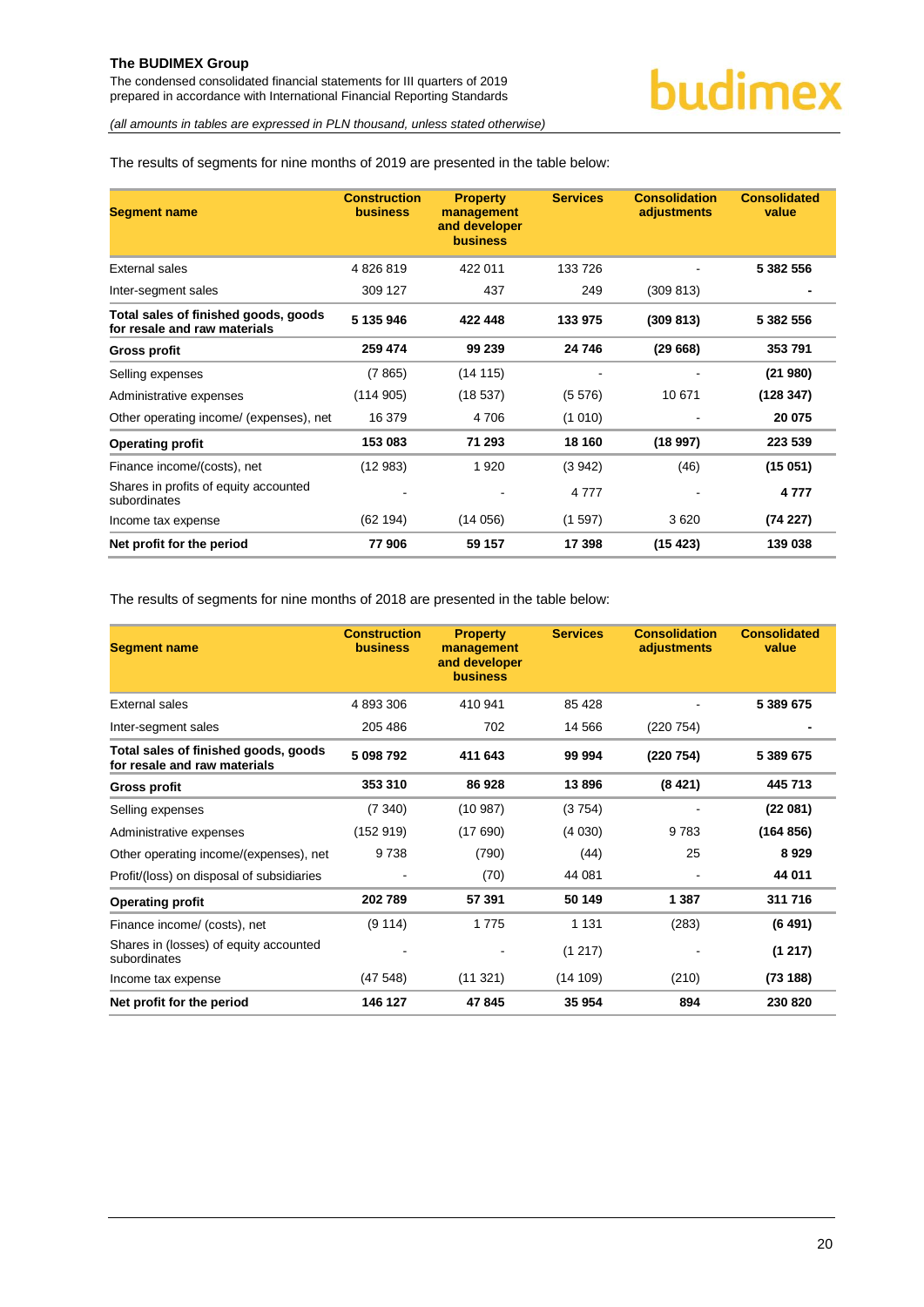#### <span id="page-21-0"></span>**9. Revenue from sale of finished goods, services, goods for resale and raw materials, by category**

#### <span id="page-21-1"></span>**9.1. Sales revenue, by type of good or service**

During the period of nine months of 2019 net sales of finished goods, services, goods for resale and raw materials, by type of good or service, were as follows:

| <b>Segment name</b>                                                  | <b>Construction</b><br><b>business</b> | <b>Property</b><br>management<br>and developer<br><b>business</b> | <b>Services</b>          | <b>Consolidation</b><br>adjustments | <b>Consolidated</b><br>financial data |
|----------------------------------------------------------------------|----------------------------------------|-------------------------------------------------------------------|--------------------------|-------------------------------------|---------------------------------------|
| Sales of construction and assembly<br>services                       | 5 0 64 8 19                            | $\blacksquare$                                                    | ۰                        | (298613)                            | 4766206                               |
| Sales of other services                                              | 31 062                                 | 6 5 6 7                                                           | 133 975                  | (11 200)                            | 160 404                               |
| Sales of finished goods                                              | 31 523                                 | 413831                                                            | $\blacksquare$           | $\blacksquare$                      | 445 354                               |
| Sales of goods for resale and raw<br>materials                       | 8542                                   | 2 0 5 0                                                           | $\overline{\phantom{a}}$ | $\blacksquare$                      | 10 592                                |
| Total sales of finished goods, goods<br>for resale and raw materials | 5 135 946                              | 422 448                                                           | 133 975                  | (309 813)                           | 5 382 556                             |

During the period of nine months of 2018 net sales of finished goods, services, goods for resale and raw materials, by type of good or service, were as follows:

| <b>Segment name</b>                                                  | <b>Construction</b><br><b>business</b> | <b>Property</b><br>management<br>and developer<br><b>business</b> | <b>Services</b> | <b>Consolidation</b><br>adjustments | <b>Consolidated</b><br>financial data |
|----------------------------------------------------------------------|----------------------------------------|-------------------------------------------------------------------|-----------------|-------------------------------------|---------------------------------------|
| Sales of construction and assembly<br>services                       | 5 026 119                              | $\blacksquare$                                                    | 92 815          | (210 594)                           | 4 908 340                             |
| Sales of other services                                              | 25 182                                 | 5833                                                              | 3 4 3 2         | (10160)                             | 24 287                                |
| Sales of finished goods                                              | 41 752                                 | 403 953                                                           | 3651            | $\overline{\phantom{a}}$            | 449 356                               |
| Sales of goods for resale and raw<br>materials                       | 5739                                   | 1857                                                              | 96              | $\overline{\phantom{a}}$            | 7692                                  |
| Total sales of finished goods, goods<br>for resale and raw materials | 5 098 792                              | 411 643                                                           | 99 994          | (220 754)                           | 5 389 675                             |

#### <span id="page-21-2"></span>**9.2. Sales revenue, by geographical area**

In the nine months of 2019 net sales of finished goods, services, goods for resale and raw materials, by geographical area, were as follows:

| <b>Segment name</b>                                                  | <b>Construction</b><br><b>business</b> | <b>Property</b><br>management<br>and developer<br><b>business</b> | <b>Services</b> | <b>Consolidation</b><br>adjustments | <b>Consolidated</b><br>financial data |
|----------------------------------------------------------------------|----------------------------------------|-------------------------------------------------------------------|-----------------|-------------------------------------|---------------------------------------|
| Poland                                                               | 4862688                                | 422 448                                                           | 133 975         | (309 813)                           | 5 109 298                             |
| Germany                                                              | 164 656                                | $\,$                                                              | $\,$            | $\overline{\phantom{a}}$            | 164 656                               |
| Other EU countries                                                   | 102 485                                | $\blacksquare$                                                    | $\blacksquare$  | $\,$                                | 102 485                               |
| Other countries*                                                     | 6 1 1 7                                | $\blacksquare$                                                    | $\blacksquare$  | $\sim$                              | 6 1 1 7                               |
| Total sales of finished goods, goods<br>for resale and raw materials | 5 135 946                              | 422 448                                                           | 133 975         | (309 813)                           | 5 382 556                             |

*\*other countries include Ukraine and Norway*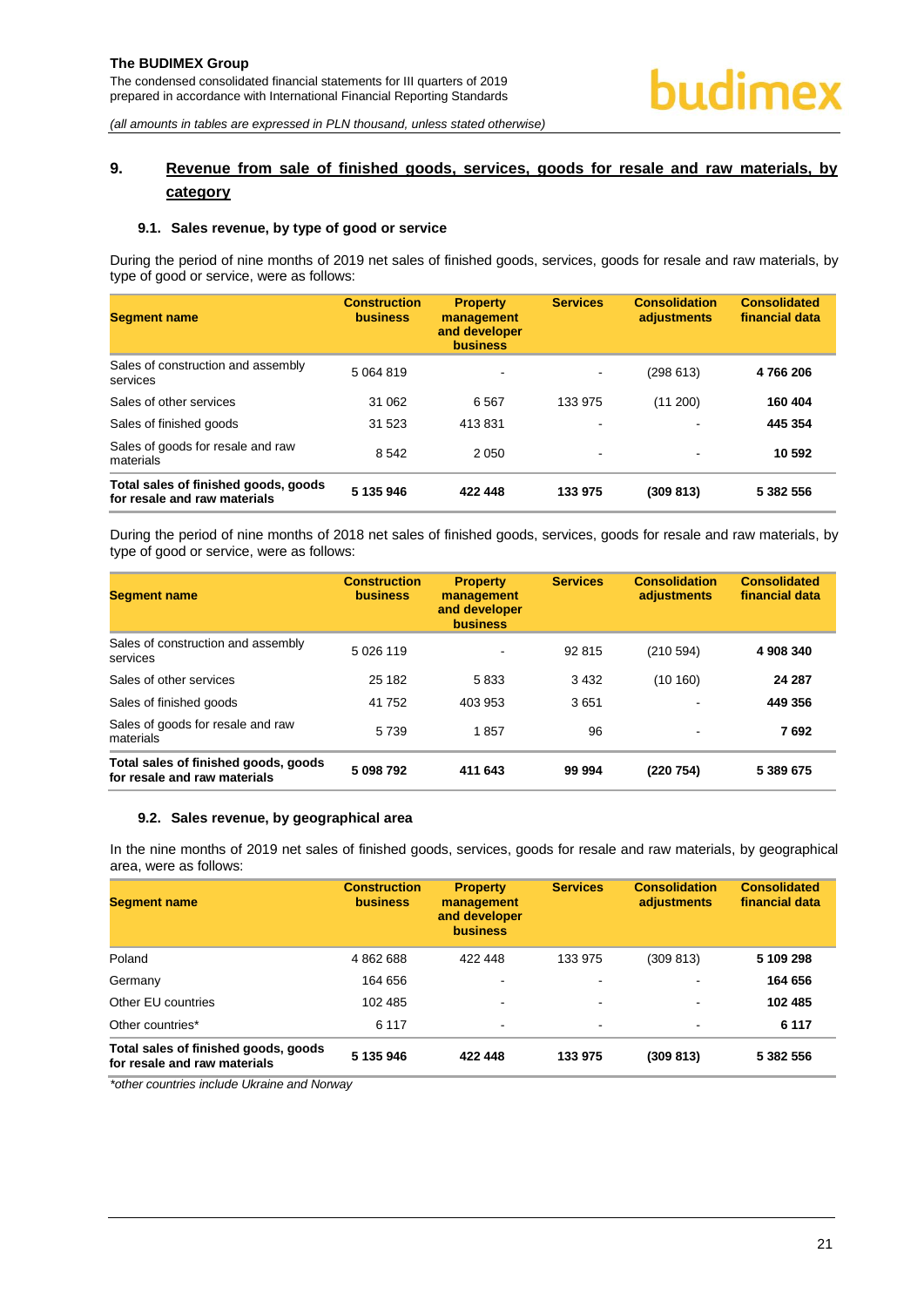*(all amounts in tables are expressed in PLN thousand, unless stated otherwise)*

In the nine months of 2018 net sales of finished goods, services, goods for resale and raw materials, by geographical area, were as follows:

| <b>Segment name</b>                                                  | <b>Construction</b><br><b>business</b> | <b>Property</b><br>management<br>and developer<br>business | <b>Services</b> | <b>Consolidation</b><br>adjustments | <b>Consolidated</b><br>financial data |
|----------------------------------------------------------------------|----------------------------------------|------------------------------------------------------------|-----------------|-------------------------------------|---------------------------------------|
| Poland                                                               | 4888719                                | 411 643                                                    | 93776           | (220 754)                           | 5 173 384                             |
| Germany                                                              | 150 942                                | $\overline{\phantom{a}}$                                   | 164             | $\overline{\phantom{a}}$            | 151 106                               |
| Other EU countries                                                   | 58 805                                 | $\overline{\phantom{a}}$                                   | 3 0 9 5         | $\overline{\phantom{a}}$            | 61 900                                |
| Other countries*                                                     | 326                                    | $\blacksquare$                                             | 2959            | $\blacksquare$                      | 3 2 8 5                               |
| Total sales of finished goods, goods<br>for resale and raw materials | 5 098 792                              | 411 643                                                    | 99 994          | (220 754)                           | 5 389 675                             |

*\*other countries are Ukraine, Russia, Switzerland and Norway*

#### **9.3. Sales revenue of the segment "Construction business" by construction type**

<span id="page-22-0"></span>Net sales of finished goods, services, goods for resale and raw materials of the "Construction business" as the most significant operating segment in the Budimex Group were additionally analysed by type of construction objects. Data for the nine months of 2019 and the nine months of 2018 were as follows:

| <b>Type of construction</b>                                                                       | Sales revenue for a 9-month period ended: |                   |  |
|---------------------------------------------------------------------------------------------------|-------------------------------------------|-------------------|--|
|                                                                                                   | 30 September 2019                         | 30 September 2018 |  |
| Land-engineering                                                                                  | 2 175 786                                 | 2 259 690         |  |
| Railway                                                                                           | 807 067                                   | 419 264           |  |
| General construction, of which:                                                                   | 2 153 093                                 | 2 419 838         |  |
| - non-housing                                                                                     | 1 665 778                                 | 1861216           |  |
| - housing                                                                                         | 487315                                    | 558 622           |  |
| Net sales of finished goods, goods for resale and raw<br>materials -Construction business segment | 5 135 946                                 | 5 098 792         |  |

#### <span id="page-22-1"></span>**10. Related party transactions**

Transactions with related parties made in the period of nine months ended 30 September 2019 and in the period of nine months ended 30 September of 2018 and unsettled balances of receivables and liabilities as at 30 September 2019 and 31 December 2018 are presented in the tables below:

|                                                            |        | <b>Receivables</b>                 | <b>Liabilities</b>                 |         |  |
|------------------------------------------------------------|--------|------------------------------------|------------------------------------|---------|--|
|                                                            |        | 30 September 2019 31 December 2018 | 30 September 2019 31 December 2018 |         |  |
| Parent and it related parties<br>(the Ferrovial Group)     | 24 287 | 1490                               | 19887                              | 32 952  |  |
| Jointly controlled entities                                | 2874   | 12 065                             | 883                                | 911     |  |
| Associates                                                 | 59     | 298                                | 24                                 | 425     |  |
| Other related entities - non-consolidated<br>subsidiaries* |        | 233                                |                                    | 24      |  |
| Other related entities - other*                            | 10     | 14                                 |                                    |         |  |
| Other related entities – through key<br>personnel*         |        |                                    | 2 0 3 8                            | 5 5 7 5 |  |
| <b>Total settlements with related parties</b>              | 27 230 | 14 100                             | 22 832                             | 39 887  |  |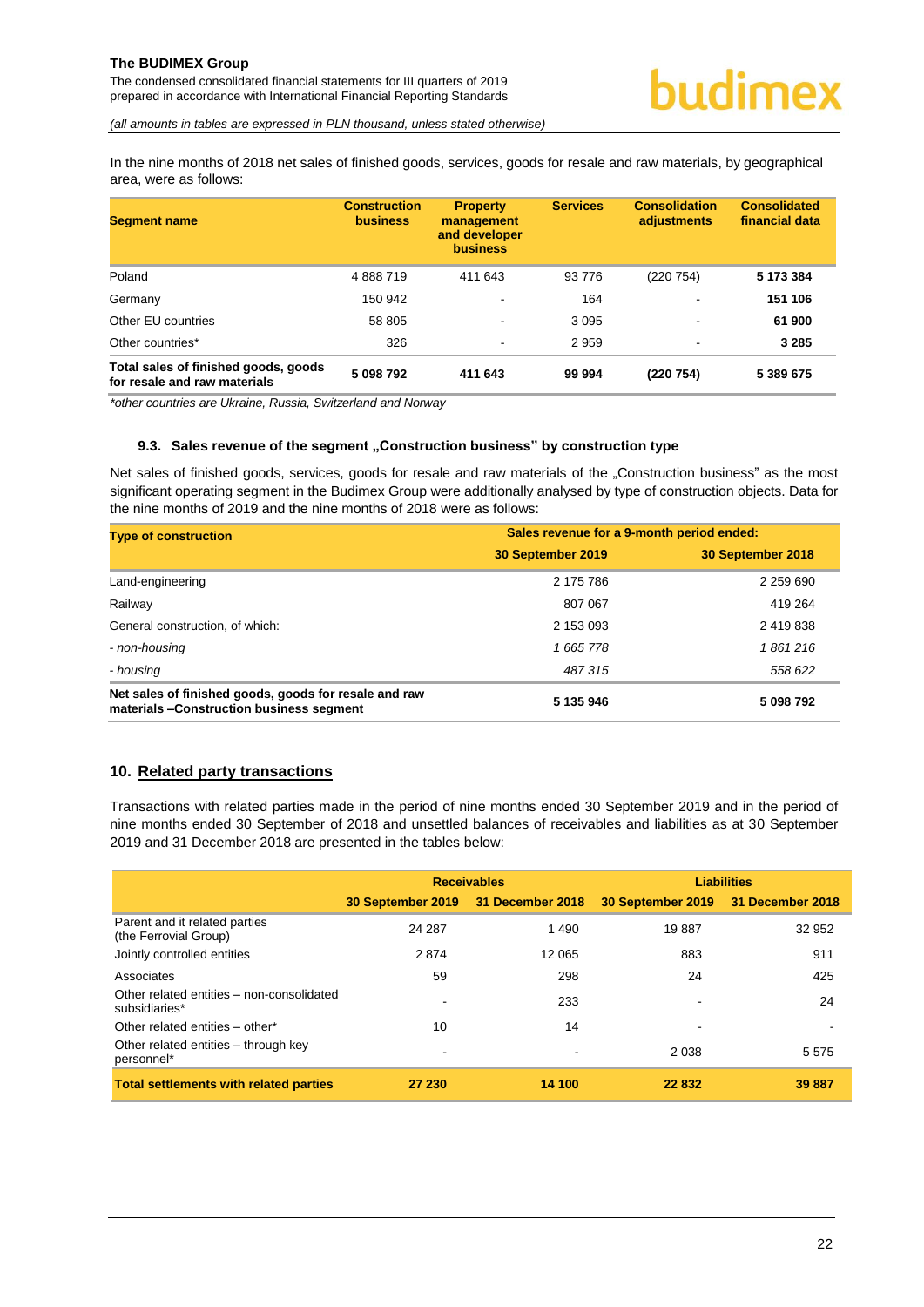The condensed consolidated financial statements for III quarters of 2019 prepared in accordance with International Financial Reporting Standards

### udimex

*(all amounts in tables are expressed in PLN thousand, unless stated otherwise)*

|                                                        | Loans granted / acquired debt securities | Loans taken out / issued debt securities                              |         |  |
|--------------------------------------------------------|------------------------------------------|-----------------------------------------------------------------------|---------|--|
|                                                        |                                          | 30 September 2019 31 December 2018 30 September 2019 31 December 2018 |         |  |
| Parent and it related parties<br>(the Ferrovial Group) |                                          |                                                                       | 9019    |  |
| Associates                                             | 74 145                                   | $\overline{\phantom{a}}$                                              |         |  |
| <b>Total settlements with related parties</b>          | 74 145                                   |                                                                       | 9 0 1 9 |  |

|                                                            | Sales of finished goods and services<br>& other operating income<br>9-month period ended<br><b>30 September</b><br>2019<br>2018 |        | Purchase of finished goods and<br>services & other operating expenses<br>9-month period ended<br><b>30 September</b> |           |
|------------------------------------------------------------|---------------------------------------------------------------------------------------------------------------------------------|--------|----------------------------------------------------------------------------------------------------------------------|-----------|
|                                                            |                                                                                                                                 |        | 2019                                                                                                                 | 2018      |
| Parent and it related parties<br>(the Ferrovial Group)     |                                                                                                                                 | 363    | (6204)                                                                                                               | (29973)   |
| Jointly controlled entities                                | 12 152                                                                                                                          | 52 556 |                                                                                                                      | (326)     |
| Associates                                                 | 3 3 9 3                                                                                                                         | 1526   | (1499)                                                                                                               | (5081)    |
| Other related entities - non-consolidated<br>subsidiaries* |                                                                                                                                 | 52     |                                                                                                                      | (104)     |
| Other related entities – through key personnel*            | 4 4 0 3                                                                                                                         | 240    | (2)                                                                                                                  |           |
| <b>Total transactions with related parties</b>             | 19 948                                                                                                                          | 54 737 | (7704)                                                                                                               | (35, 484) |

|                                                        | <b>Finance income</b><br>9-month period ended 30<br><b>September</b> |      | <b>Finance costs</b><br>9-month period ended 30<br><b>September</b> |      |
|--------------------------------------------------------|----------------------------------------------------------------------|------|---------------------------------------------------------------------|------|
|                                                        | 2019                                                                 | 2018 | 2019                                                                | 2018 |
| Parent and it related parties<br>(the Ferrovial Group) |                                                                      |      | (12)                                                                | (37) |
| Jointly controlled entities                            | -                                                                    | 2    | $\,$                                                                |      |
| Associates                                             | 2 1 0 3                                                              | 2923 | $\,$                                                                |      |
| <b>Total transactions with related parties</b>         | 2 103                                                                | 2925 | (12)                                                                | (37) |

\*) Other related parties represent controlled or jointly controlled entities or entities, on which the key management person of the Parent Company or of the subsidiary of the Budimex Group or his close relative exercises significant influence, or has significant number of votes at the shareholders' meeting of this company.

Inter-Group transactions are made on an arm's length basis.

#### <span id="page-23-0"></span>**11. Factors which will affect results achieved by the Group in a period covering at least the next quarter**

The main factors that may affect the financial situation of the Group at least in the next quarter include:

- higher demand for subcontractors' services, which might have influence on quality and timeliness of the works performed,
- price level of materials and construction services affecting the amount of direct costs of realised contracts,
- availability of qualified employees,
- intensification of construction works related to the implementation of large public investment programs, which causes problems related to logistics and transport of construction materials,
- level of competition in public tenders,
- intensification of actions aimed at recovery of overdue debts, which were provided for and strengthening the operational and financial control in respect of contracts realised,
- results of the pending legal proceedings, described in more detail in note 16 to these consolidated financial statements,
- changes of tax regulations affecting the construction sector,
- fluctuations of exchange rates, which have the impact on the sales revenue, operating costs and result of the valuation and realization of derivative financial instrument contracts.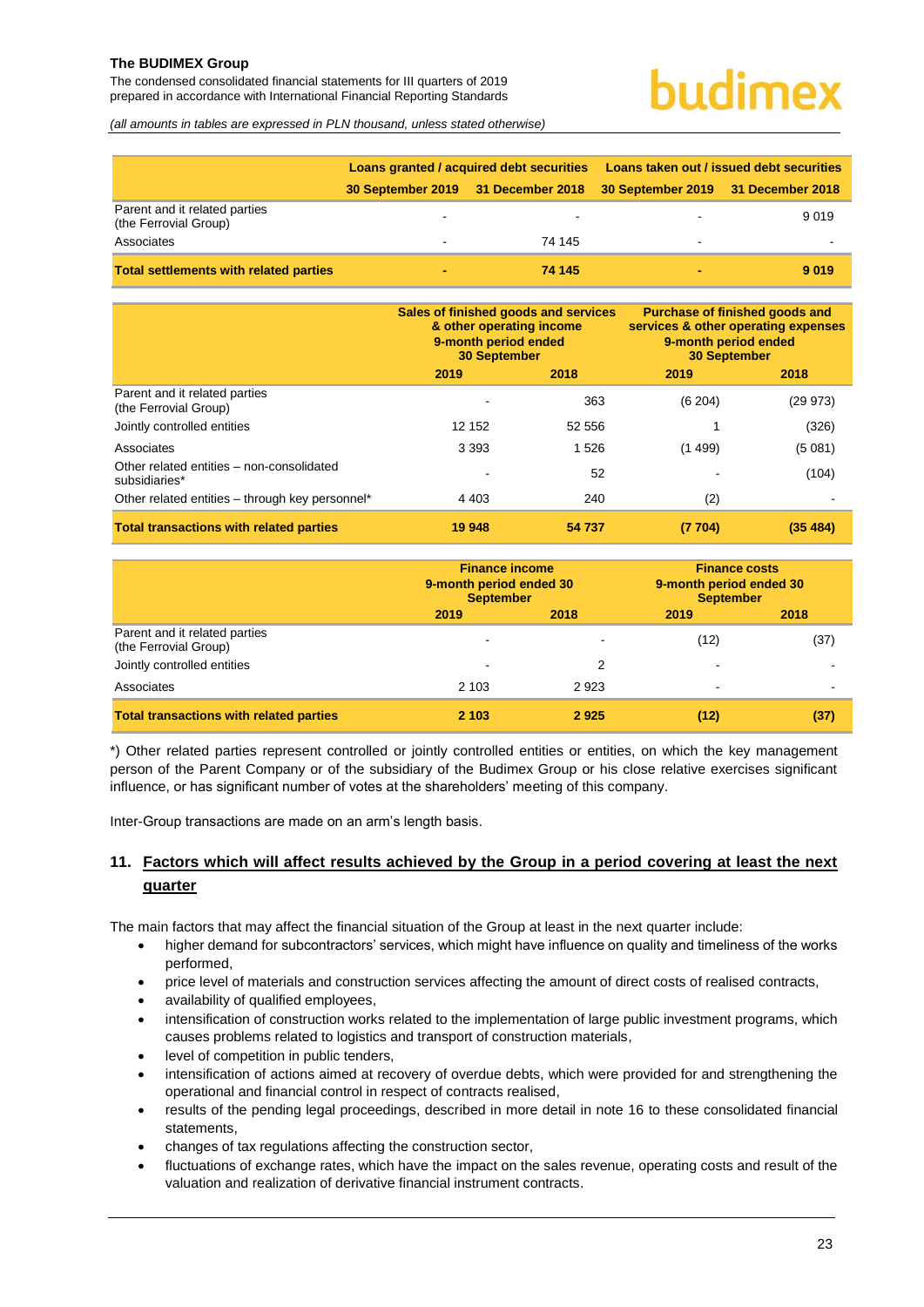#### <span id="page-24-0"></span>**12. Description of significant achievements or failures of the Budimex Group in the 9 months of 2019, key events concerning the Group's operations and significant events after 30 September 2019**

In the period of the nine months of 2019 the results of the Budimex Group were weaker than in the corresponding period of the previous year. The drop in profitability affected mainly the construction segment and resulted mainly from the progressive cost inflation in the construction industry. In the construction segment, Budimex Group carries out longterm contracts whose contractual provisions in most cases do not provide for valorization of remuneration. Therefore, observed dynamic changes in prices of subcontracting services and labour costs recently translated into worsening margins, especially on contracts signed 2-3 years ago. At the same time, the increase in the Group's operating profitability recorded in the third quarter of this year was the result of including an adjustment to the historical cost of the license fee in the amount of PLN 34 818 thousand resulting from a change in the support contract by the strategic investor.

The order portfolio of the Budimex Group is profitable and ensures adequate workload for subsequent quarters. During the year the Group significantly increased the value of the order portfolio in the railway segment, which will translate into a full use of production capacity in the railway segment in the coming quarters.

The order backlog as at 30 September 2019 amounted to PLN 10 736 835 thousand. The value of contracts signed in the period January – September 2019 amounted to PLN 5 453 904 thousand.

The cash position of the Budimex Group is stable and allows for uninterrupted operation. Due to the difficult market situation, earlier payments for subcontractors and suppliers are consistently offered.

The developer segment improved profitability in the three quarters of 2019. As a result of the extension of the product offer, the number of pre-sold apartments in the period January - September 2019 (without reservations) increased to 1 286 units compared to 810 units in the same period of the previous year.

Information on the most important contracts signed by the Group companies or those where the offer of the Group companies was rated the highest was disclosed in the form of current reports published on the Budimex website.

At Budimex SA, customs and tax control (regarding reliability of declared tax bases and the correctness of calculating and paying corporate income tax for 2013) ended. The Control Result was signed on 28 October 2019. According to the Control Result, the tax in the CIT return for 2013 was understated by PLN 3 million. Budimex SA accepted the controllers' findings and will soon submit an appropriate correction of the 2013 tax return.

Until the date of preparation of these consolidated financial statements there were no other significant events that should be subject to disclosure.

#### <span id="page-24-1"></span>**13. Issue, redemption and repayment of debt and equity securities**

In the period of nine months of 2019 Budimex SA and Group companies did not issue, redeem or repay debt or equity securities.

#### <span id="page-24-2"></span>**14. The Management Board's position on the feasibility of results stated in the financial forecasts published earlier for the year in view of the financial results presented in the quarterly report in relation to the projected results**

Budimex SA did not publish any forecasts.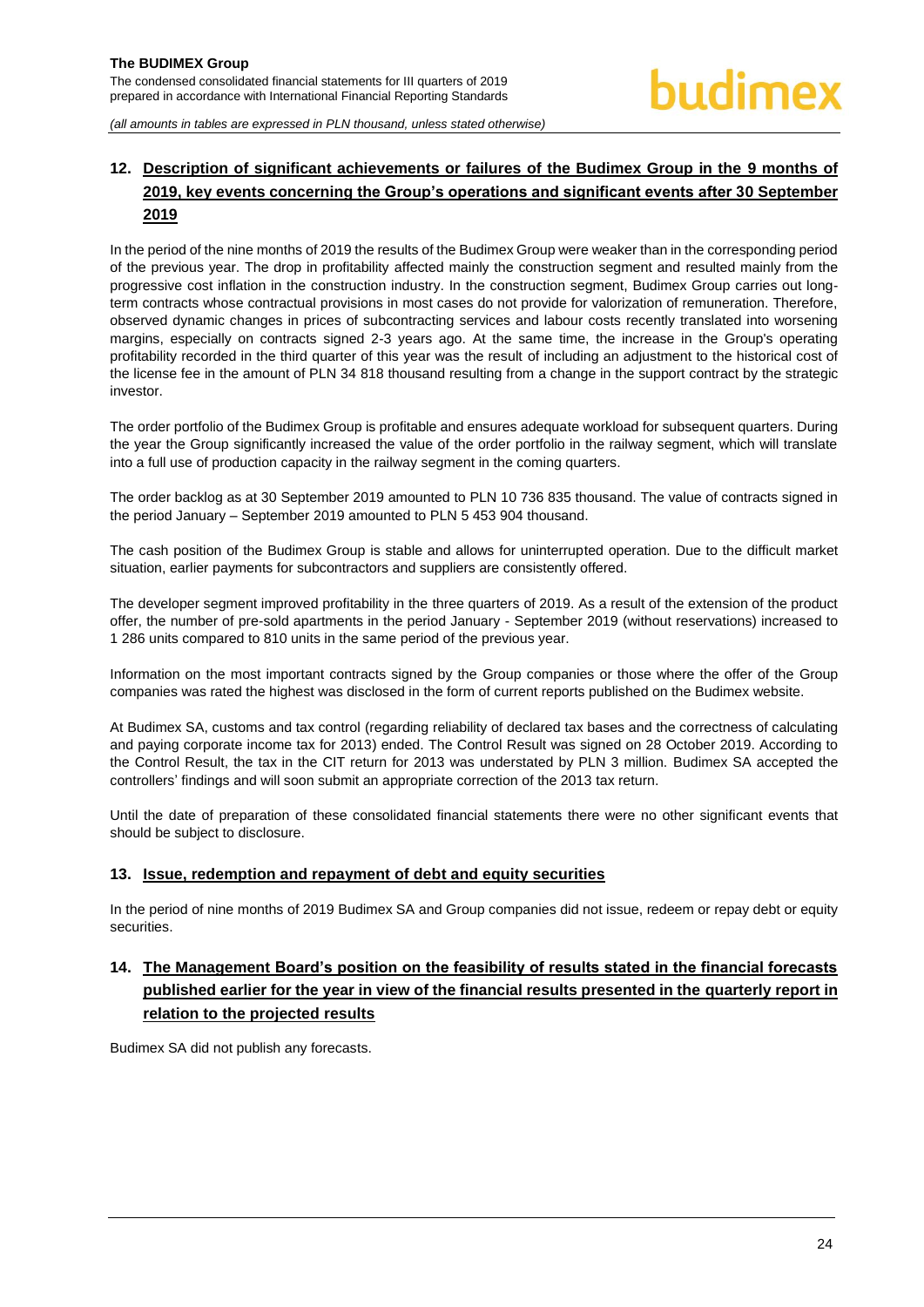#### <span id="page-25-0"></span>**15. Statement of ownership of shares of Budimex SA or rights to such shares (options) held by the managing or supervisory persons of Budimex SA as at the date of publication of this report together with indication of changes in the ownership in the third quarter of 2019**

As at the date of publication of the report members of the Management Board and Supervisory Board of Budimex SA held the following number of shares:

| Marcin Wegłowski  | (Management Board member)           | 2 830 shares |
|-------------------|-------------------------------------|--------------|
| Marek Michałowski | (chairman of the Supervisory Board) | 4 000 shares |

Above mentioned members of the Management Board and Supervisory Board do not own share options of the company. As at the date of publication of this report other managing and supervisory persons of Budimex SA do not hold its shares or share options. There was no change in the status of ownership from 31 December 2018.

#### <span id="page-25-1"></span>**16. Proceedings pending as at 30 September 2019 before court, competent arbitration body or any public administration authority**

The total value of legal proceedings in progress in respect of liabilities and receivables as at 30 September 2019 was PLN 442 739 thousand. Excess of the value of proceedings against Group companies over proceedings relating to claims of Group companies amounted to PLN 63 661 thousand.

In accordance with information in the possession of Budimex SA, the total value of legal proceedings in progress in respect of liabilities of Budimex SA and its subsidiaries as at 30 September 2019 was PLN 253 200 thousand. These proceedings involve the Group companies' operating activity.

The largest claim in dispute was submitted on 24 July 2017 by Muzeum Śląskie in Katowice against Budimex SA and Ferrovial Agroman SA, operating as a consortium, in connection with the performance of the contract called "Construction of new premises of Muzeum Śląskie in Katowice" concluded on 7 June 2011. The claimant requested that either the amount of PLN 122 758 thousand, together with statutory interest calculated as of the date of claim filing, was awarded jointly and severally against the defendants towards undue performance of the contract, or the defendants were ordered to reduce contract transaction price by the amount of PLN 34 675 thousand being the reimbursement of the unfairly, as stated by the claimant, paid contract consideration. Art. 471 of the Civil Code was named as the basis for the principal claim, while the provisions of contractor warranty for defects in the constructed facility – for the alternative claim.

In the opinion of the Management Board of Budimex SA, the claim is unjustified. The irregularities, if any, which the claimant names as the basis for its action do not result from contract performance or undue performance by the consortium. In addition, due contract performance was confirmed by the claimant by the issued Certificate of Acquisition and Certificate of Completion of premises of Muzeum Śląskie in Katowice. In the opinion of the Management Board, the reported provisions cover the risks related to contract performance. Budimex SA filed its reply to said claim on 31 October 2017. It was supplemented by Budimex SA in January 2018. Ferrovial Agroman SA files its request to the claim on 22 October 2018. The first hearing took place on 11 March 2019, during which the court obliged the parties to pay an advance towards the remuneration of the research institute, which will prepare an opinion on the case. As at the date of the report, the date of the next hearing is not known.

Another legal proceedings with a material value relate to the claim filed on 5 March 2008 by Miejskie Wodociągi i Kanalizacja w Bydgoszczy Sp. z o.o. requesting that the amount of PLN 25 252 thousand be awarded jointly and severally against the consortium to which the Budimex SA and Budimex Dromex SA belonged. The claim relates to the replacement of contractor costs incurred by the investor when the consortium rescinded the contract. The share of the companies in the consortium was 90%, therefore the value of the claim for which Budimex SA is presently liable is PLN 22 727 thousand. On 12 July 2017, the court of the first instance awarded against Budimex SA only the amount of PLN 22 thousand (towards reimbursement of the costs of expert opinions commissioned by the claimant), and dismissed the claim in its entirety. The appeal against court decision was filed both by the claimant (as regards the entire claim), and the defendant (as regards the part of the verdict regarding the amount of PLN 22 thousand). Currently, the parties await setting the date for the hearing before the court of the second instance.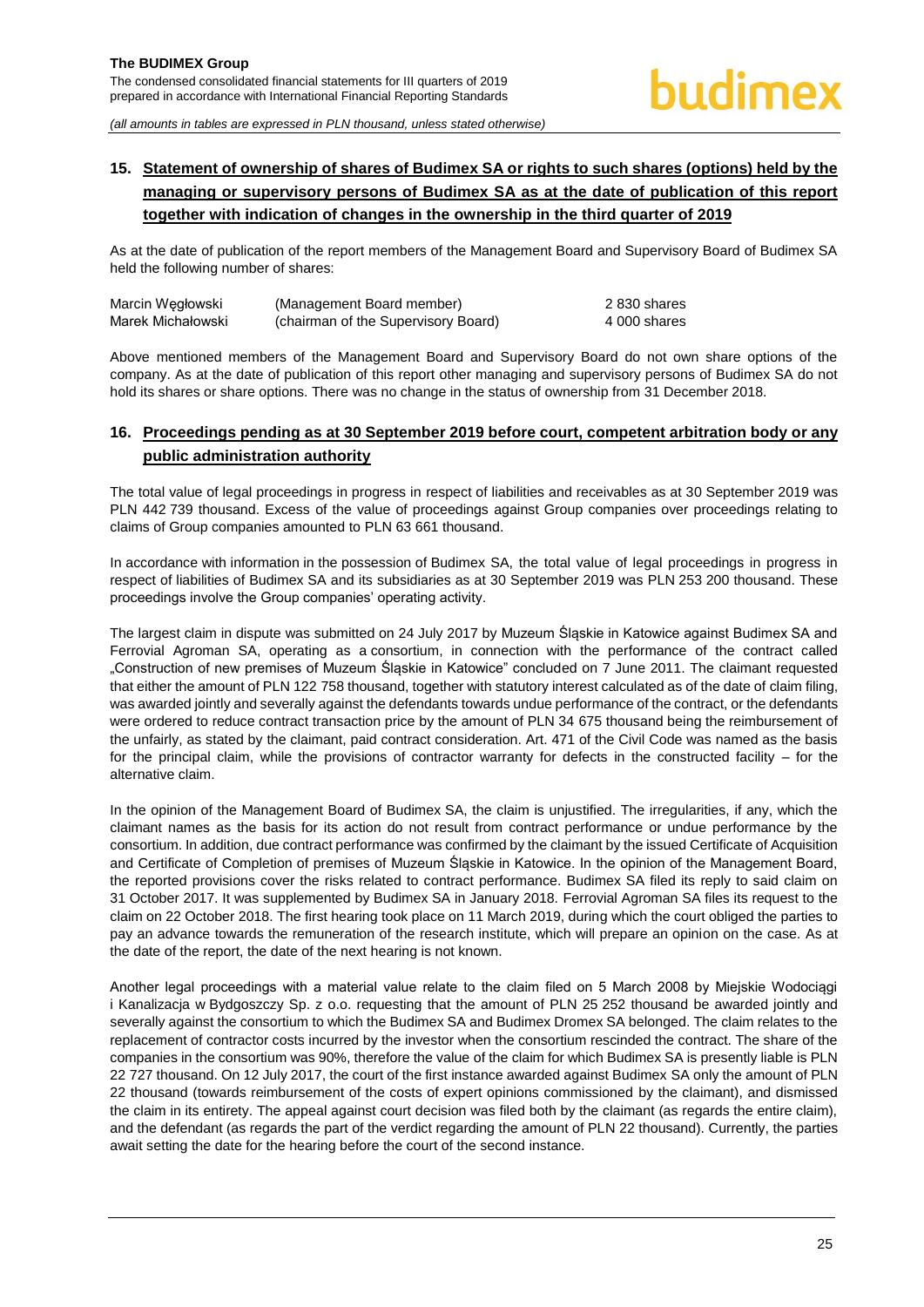As at the date of the preparation of these consolidated financial statements, the final outcome of the remaining proceedings is not known. For all legal proceedings which – according to the Group – may finish in an unfavourable way, provisions were recognised in the amount that takes into account the risk estimated by the Group.

The total value of legal proceedings pending in respect of claims of Budimex SA and its subsidiaries amounted to PLN 189 539 thousand as at 30 September 2019. The proceedings relate mainly to the recovery of overdue receivables from business partners and to additional claims in respect of the construction work performed. As at the date of these consolidated financial statements, the final outcome of the proceedings is not known.

#### <span id="page-26-0"></span>**17. Contingent assets and contingent liabilities**

|                                               | 30 September 2019 | 31 December 2018 |
|-----------------------------------------------|-------------------|------------------|
| <b>Contingent assets</b>                      |                   |                  |
| From related parties, of which:               |                   |                  |
| - guarantees and sureties received            | 14 688            |                  |
| From related parties, total                   | 14 688            |                  |
| From other entities, of which:                |                   |                  |
| - guarantees and sureties received            | 574 984           | 583 363          |
| - bills of exchange received as security      | 5 6 8 0           | 6 0 8 3          |
| From other entities, total                    | 580 664           | 589 446          |
| Other contingent assets                       |                   | 12 000           |
| <b>Total contingent assets</b>                | 595 352           | 601 446          |
| <b>Contingent liabilities</b>                 |                   |                  |
| To related parties, of which:                 |                   |                  |
| - guarantees and sureties issued              |                   | 1 5 3 7          |
| To related parties, total                     |                   | 1537             |
| To other entities, of which:                  |                   |                  |
| - quarantees and sureties issued              | 3741272           | 3 540 626        |
| - promissory notes issued as performance bond | 151 143           | 21 5 20          |
| To other entities, total                      | 3 892 415         | 3 562 146        |
| <b>Other contingent liabilities</b>           | 167               |                  |
| <b>Total contingent liabilities</b>           | 3892582           | 3 563 683        |
|                                               |                   |                  |
| <b>Total contingent items</b>                 | (3297230)         | (2962237)        |

Contingent assets arising from guarantees and sureties represent guarantees issued by banks or other entities in favour of Budimex Group companies serving as security for the Group's claims against business partners in connection with executed construction contracts.

Contingent liabilities arising from guarantees and sureties comprise mainly guarantees issued by banks to business partners of the Group companies to secure their claims against the Group companies that may arise on the grounds of executed construction contracts. The banks are entitled to recourse claims against Group companies under these guarantees. Guarantees issued to the investors of the Group represent an alternative, to the retentions held, method of securing potential investor claims relating to construction contracts. At the same time, the risk relating to warranty repairs assessed by the Management Board of the Group as probable was appropriately reflected in the warranty repair provision, as described in note 7 to these condensed consolidated financial statements.

The promissory notes issued represent security for liabilities settlement towards strategic suppliers of Group companies, while bills of exchange received and recognised under contingent assets represent security for receivables payment due to Group companies from their customers.